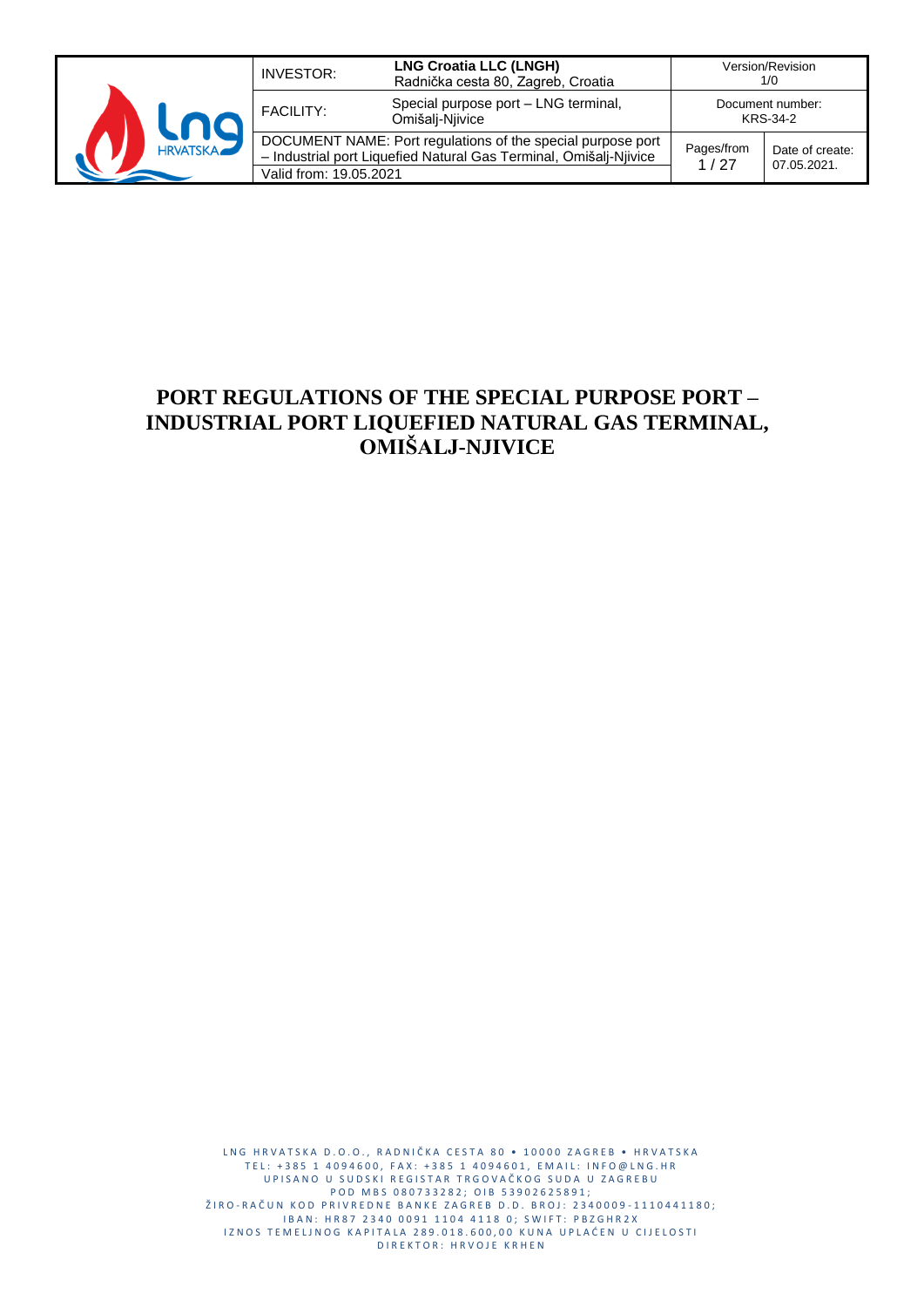

Decision No.: OU-061/2021 Zagreb,  $7<sup>th</sup>$  May 2021

Pursuant to Article 3 (2) of the Regulation on the conditions and manner of maintaining order in ports and other parts of internal sea waters and the territorial sea of the Republic of Croatia (Official Gazette 90/05, 10/08, 155/08, 127/10, 80/12 and 7/17) and Article 22 of the Articles of Association of 18 February 2019, the Management Board of the company LNG Hrvatska d.o.o., seated in Zagreb, Radnička 80, OIB: 53902625891 (hereinafter: **LNGH)**, represented by director Hrvoje Krhen, issues the following

## **PORT REGULATIONS**

## **OF THE SPECIAL PURPOSE PORT - INDUSTRIAL PORT LIQUEFIED NATURAL GAS TERMINAL, OMIŠALJ-NJIVICE**

#### **I. GENERAL PROVISIONS**

#### **Article 1**

These Regulations lay down the conditions and the manner of maintaining order in the specialpurpose port - Industrial Port LNG Terminal, Omišalj-Njivice (hereinafter: the Port).

#### **Article 2**

(1) The port area of the Port includes the onshore and the offshore part as defined by the Act on the Liquefied Natural Gas Terminal (Official Gazette 57/18) and the Agreement on the Concession of the Maritime Domain - LNG Terminal Industrial Port, Omišalj-Njivice from 2 October 2018, managed by LNGH. The area of the Port is shown in Annex 1, which is an integral part of this Regulations.

(2) Name of the Port in CIMIS: Omišalj – Njivice (LNG),

(3) NBL number: HR807,

(4) IMO number: HROMI-0003,

(5) Port coordinates: LAT 45°12'02.7"N, LONG 14°31'58.6"E.

#### **Article 3**

(1) The terms used in these Regulations have the following meaning:

LNG HRVATSKA D.O.O., RADNIČKA CESTA 80 · 10000 ZAGREB · HRVATSKA TEL: +385 1 4094600, FAX: +385 1 4094601, EMAIL: INFO@LNG.HR UP I SANO U SUDSKI REGISTAR TRGOVAČKOG SUDA U ZAGREBU P O D M B S 0 8 0 7 3 3 2 8 2 ; O I B 5 3 9 0 2 6 2 5 8 9 1 ; ŽIRO-RAČUN KOD PRIVREDNE BANKE ZAGREB D.D. BROJ: 2340009-1110441180; IBAN: HR87 2340 0091 1104 4118 0; SWIFT: PBZGHR2X IZNOS TEMELJNOG KAPITALA 289.018.600,00 KUNA UPLAĆEN U CIJELOSTI D I R E K T O R : H R V O J E K R H E N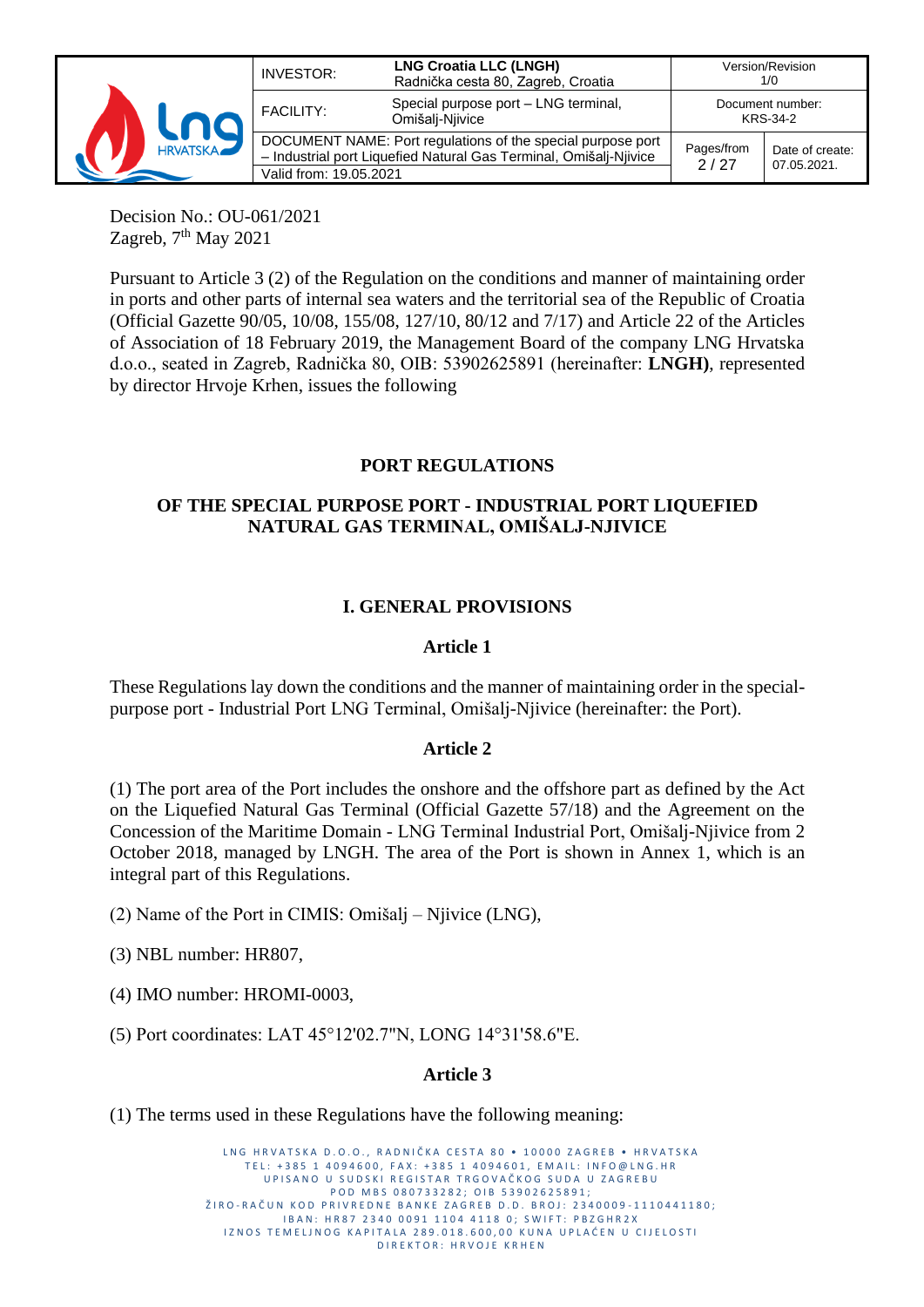|                 | INVESTOR:              | <b>LNG Croatia LLC (LNGH)</b><br>Radnička cesta 80, Zagreb, Croatia                                                              |                    | Version/Revision<br>1/0        |
|-----------------|------------------------|----------------------------------------------------------------------------------------------------------------------------------|--------------------|--------------------------------|
|                 | <b>FACILITY:</b>       | Special purpose port - LNG terminal,<br>Omišalį-Niivice                                                                          |                    | Document number:<br>KRS-34-2   |
| <b>HRVATSKA</b> | Valid from: 19.05.2021 | DOCUMENT NAME: Port regulations of the special purpose port<br>- Industrial port Liquefied Natural Gas Terminal, Omišalj-Njivice | Pages/from<br>3/27 | Date of create:<br>07.05.2021. |

- 1. *Port* means the area defined under Article 2, paragraph 1 of this Regulations, managed by LNGH.
- 2. *LNG Terminal* is the terminal for liquefied natural gas on the island of Krk, Municipality of Omišalj, used for receiving LNG carriers, loading/unloading of LNG, regasification of LNG and further transport of natural gas into the gas transmission system, including auxiliary services, processes and facilities,
- 3. *LNG* means liquefied natural gas,
- 4. *NG* means natural gas,
- 5. *Department for development and port security* is a special structural department of LNGH, responsible for the security of the Port and its operative area in accordance with the special regulations regulating the security of maritime vessels and ports, monitoring the arrival and mooring, stay, departure and navigation of vessels in the port area 24 hours a day, implementing the provisions of these Regulations, the Regulation on the handling of dangerous substances in the Port and the Plan for the reception and management of waste and cargo residues in the Port, other Port's acts as well as the security of the Port and the LNG Terminal,
- 6. *Port's Responsible Person* means the head of the Department for development and port security, the person with operative responsibility for implementing the provisions of these Regulations and the other Port's acts.
- 7. *Regulation on the handling of dangerous substances in the Port* means the regulation on determining the class and quantity of dangerous substances that may be handled in the Port, i.e. which may be carried by a vessel or vehicle entering the port area of the Port and the locations where such substances are to be manipulated, published by LNGH on its website.
- 8. *Handling of dangerous substances* includes: loading, unloading and transhipment of dangerous substances from/to the vessel or from/to the vehicle, placement of dangerous substances on the FSRU vessel to/from which the dangerous substances are being loaded/unloaded, storage and transport of dangerous substances in the port area of the Port.
- 9. *The plan for the reception and handling of waste and cargo residue in the Port* means the Plan for the reception and handling of waste and cargo residue in the area of the Port, published by LNGH on its website,
- 10. *PFSO (Port Facility Security Officer)* means the person responsible for Port security and for the communication with the Ship Security Officers (SSO) and Company Security Officers (CSO).
- 11. *LNG Terminal's Responsible Person* means the head of the Department for Terminal operation and maintenance, the person with operative responsibility for managing and maintenance of the LNG Terminal,
- 12. A *floating object* means a marine object not intended for sailing,
- 13. A *vessel* means a marine object intended for sailing, including a ship, a warship, submarine, a yacht or a boat,

L N G HR V A T S K A D O . O . R A D N I Č K A C F S T A 80 · 10000 Z A G R F B · HR V A T S K A TEL: +385 1 4094600, FAX: +385 1 4094601, EMAIL: INFO@LNG.HR UP I SANO U SUDSKI REGISTAR TRGOVAČKOG SUDA U ZAGREBU P O D M B S 0 8 0 7 3 3 2 8 2 ; O I B 5 3 9 0 2 6 2 5 8 9 1 ; ŽIRO-RAČUN KOD PRIVREDNE BANKE ZAGREB D.D. BROJ: 2340009-1110441180; IBAN: HR87 2340 0091 1104 4118 0; SWIFT: PBZGHR2X IZNOS TEMELJNOG KAPITALA 289.018.600,00 KUNA UPLAĆEN U CIJELOSTI D I R E K T O R : H R V O J E K R H E N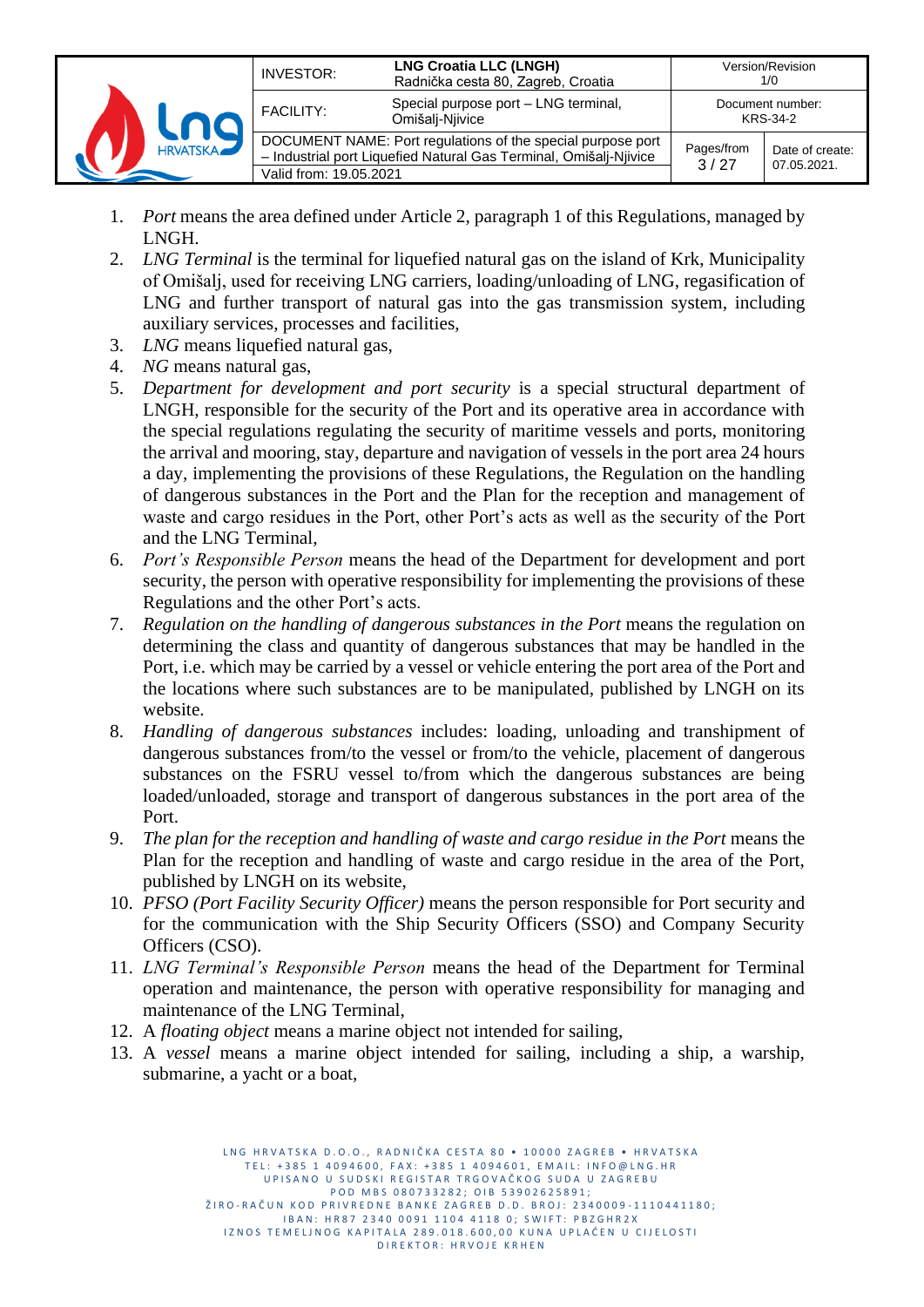|                 | INVESTOR:              | <b>LNG Croatia LLC (LNGH)</b><br>Radnička cesta 80, Zagreb, Croatia                                                              |                              | Version/Revision<br>1/0        |
|-----------------|------------------------|----------------------------------------------------------------------------------------------------------------------------------|------------------------------|--------------------------------|
|                 | <b>FACILITY:</b>       | Special purpose port - LNG terminal,<br>Omišalį-Njivice                                                                          | Document number:<br>KRS-34-2 |                                |
| <b>HRVATSKA</b> | Valid from: 19.05.2021 | DOCUMENT NAME: Port regulations of the special purpose port<br>- Industrial port Liquefied Natural Gas Terminal, Omišalj-Njivice | Pages/from<br>4/27           | Date of create:<br>07.05.2021. |

- 14. A *ship* means FSRU LNG Croatia, the LNG carrier and any other vessel designed for sailing at sea, which is using the port area of the Port with prior approval of the *Department for d*evelopment and port security.
- 15. *FSRU (Floating Storage Regasification Unit*) means the LNG Croatia ship, the vessel for loading/unloading, storage and regasification of LNG, containing the LNG storage tanks, the LNG transhipment system, the installations for LNG regasification and send-out of gas into the gas transmission system and the electric power generation system.
- 16. *LNG carrier* means a vessel designed for transportation of liquefied natural gas, approved and registered by the LNG Terminal's Responsible Person in accordance with the Terminal Technical Characteristics,
- 17. *Terminal Technical Characteristics* means detailed descriptions of technical terms and conditions applicable to LNG Terminal users, approval and registration of LNG carriers and other conditions for using the LNG Terminal, adopted and published by LNGH on its website,
- 18. *Harbour Master Office* means the Rijeka Harbour Master Office, the body that performs the supervision of marine traffic safety and order in the Port,
- 19. *CIMIS - Croatian Integrated Maritime Information System* means the information system that ensures electronic operation in receiving and dispatching of ships between the users of the system in the Republic of Croatia and exchange of data with the SafeSeaNet system, and which records and administers arrivals to and departures of ships from the Port,
- 20. *SafeSeaNet* means the European Union's maritime information system for exchange of data in maritime transport,
- 21. *Regulations on deeds, documents and data on maritime transport* means the Regulations on deeds, documents and data on maritime transport and their delivery, collection and exchange, as well as on the manner and conditions for issuing approvals for free pratique with the shore (Official Gazette 70/13, 55/15, 103/17, 13/20) together with all their subsequent amendments.
- 22. *Regulations on the safety of navigation* means the Regulations on the safety of sailing in the internal sea waters and the territorial waters of the Republic of Croatia and the manner and conditions of performing supervision and management of maritime traffic (Official Gazette 79/13, 140/14, 57/15) including all of their subsequent amendments,
- 23. *VTS* means the service for the supervision and management of maritime traffic of the ministry competent for maritime affairs and of the port authorities, competent for providing VTS, capable of interaction with offshore facilities and reacting in changable sailing circumstances, whose task is to establish a traffic-navigational course in which all the participants of maritime traffic achieve the set goals, while meeting the conditions of marine traffic safety and environmental protection, and while abiding the regulations of the navigation,
- 24. *Estimated Time of Arrival of the ship into the Port* (ETA) means the estimated time of arrival of the ship to the pilot boarding station at the position of coastal or harbour pilotage, to the berth or to the anchorage, whichever comes first,
- 25. *Actual Time of Arrival of the ship into the Port* (ATA) means the time of arrival of the ship to the pilot boarding station if the ship is entering the Port under pilotage service, that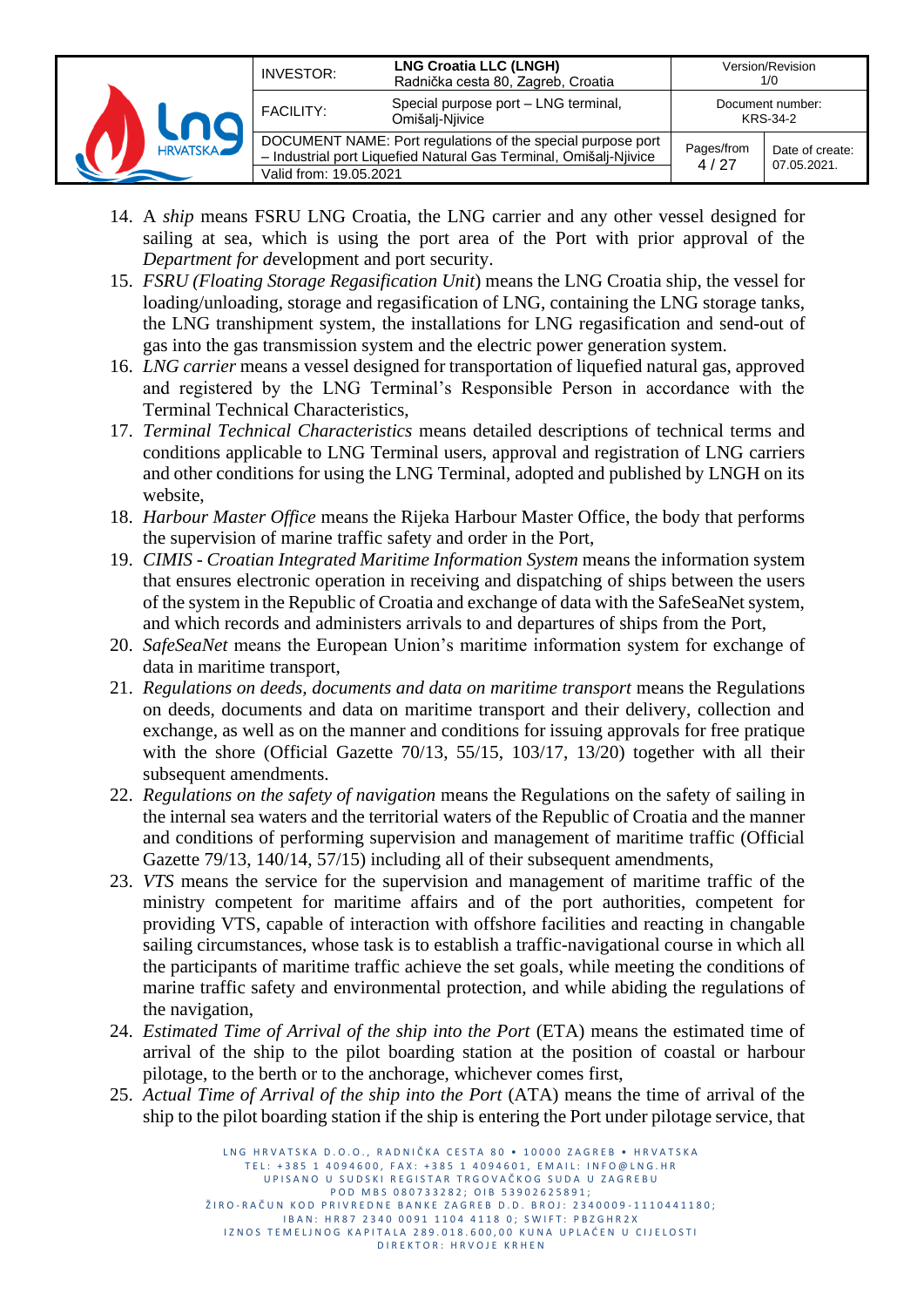|                 | INVESTOR:              | <b>LNG Croatia LLC (LNGH)</b><br>Radnička cesta 80, Zagreb, Croatia                                                              |                    | Version/Revision<br>1/0        |
|-----------------|------------------------|----------------------------------------------------------------------------------------------------------------------------------|--------------------|--------------------------------|
|                 | <b>FACILITY:</b>       | Special purpose port - LNG terminal,<br>Omišalį-Njivice                                                                          |                    | Document number:<br>KRS-34-2   |
| <b>HRVATSKA</b> | Valid from: 19.05.2021 | DOCUMENT NAME: Port regulations of the special purpose port<br>- Industrial port Liquefied Natural Gas Terminal, Omišalj-Njivice | Pages/from<br>5/27 | Date of create:<br>07.05.2021. |

is, the time of berthing in the Port at the approved berth if the ship is entering without pilot assistance, that is, the moment when the ship drops the anchor, stretches the anchoring chain and puts up the anchoring sign at the anchorage and confirms the anchoring time and position through the radio station, whichever comes first,

- 26. *Estimated Time of Departure of the ship from the Port* (ETD) means the estimated time of departure of the ship to the pilot boarding station at the position of coastal or harbour pilotage, the ship's departure from the berth or anchorage, whichever comes first,
- 27. *Actual Time of Departure of the ship from the Port (ATD)* means the time of unberthing from the approved berth, that is, the moment when the ship lifts the anchor at the anchorage and confirms the time of departure through the radio station, whichever comes later,
- 28. *NOR* means the Notice of Readiness issued by the master of the LNG carrier on the readiness of the LNG carrier for cargo transhipment in accordance with the Terminal Technical Characteristics.
- 29. *Optimoor Mooring Study* means the study conducted in the procedure of approving LNG carriers in accordance with the Terminal Technical Characteristics for the purpose of establishing the manner of berthing of the LNG carrier with the optimum number and arrangement of mooring lines. For each approved ship, the Study is delivered to the Port's Responsible Person.
- 30. *ESD (Emergency Shutdown)* means the emergency shutdown system.
- *31. Port Facility Security Plan - PFSP* means the planned measures for the protection of the Port area, ships, persons, cargo, cargo transport units and ship supplies within the Port area in case of events that endanger Port safety or represent a security threat,
- 32. *Declaration of Security (DOS)* means the written agreement between the ship and the Port and/or between two ships establishing the security measures applied by each of them according to the Act on the Security of Maritime Ships and Ports (Official Gazette 108/17, 30/21) together with all their subsequent amendments,
- 33. *Security levels* means levels of security defined by Regulation (EC) no. 725/2004,
- 34. *International Ship and Port Facility Security (ISPS) Code* means the international code on the security of ships and port facilities,
- 35. Maritime Study means the "LNG FSRU Krk Maritime Study" prepared in Rijeka in 2017 by the Faculty of Maritime Studies in Rijeka; Decision of the Harbour Master Office of Rijeka, CLASS: UP/I-350-05/18-01/31, REG. NO.: 530-04-4-2-2-18-2 of 8 March 2018, published on LNGH's website with all its subsequent amendments and pertaining opinions,
- *36. Maritime Agent* means the legal or natural person entered in the Register of Maritime Agents in accordance with the provisions of the Maritime Code and the relevant by-laws, authorized to perform, on behalf and for the account of the ship, maritime agency works related to the arrival, departure and accommodation of the ship in the Port, including any necessary administering of the LNG carrier and its cargo and exchange of data, documents and deeds,
- 37. *Pilotage* means piloting the vessel by professionals (pilots) and provision of professional advice to the master of the vessel for the purpose of safe navigation in the area of approach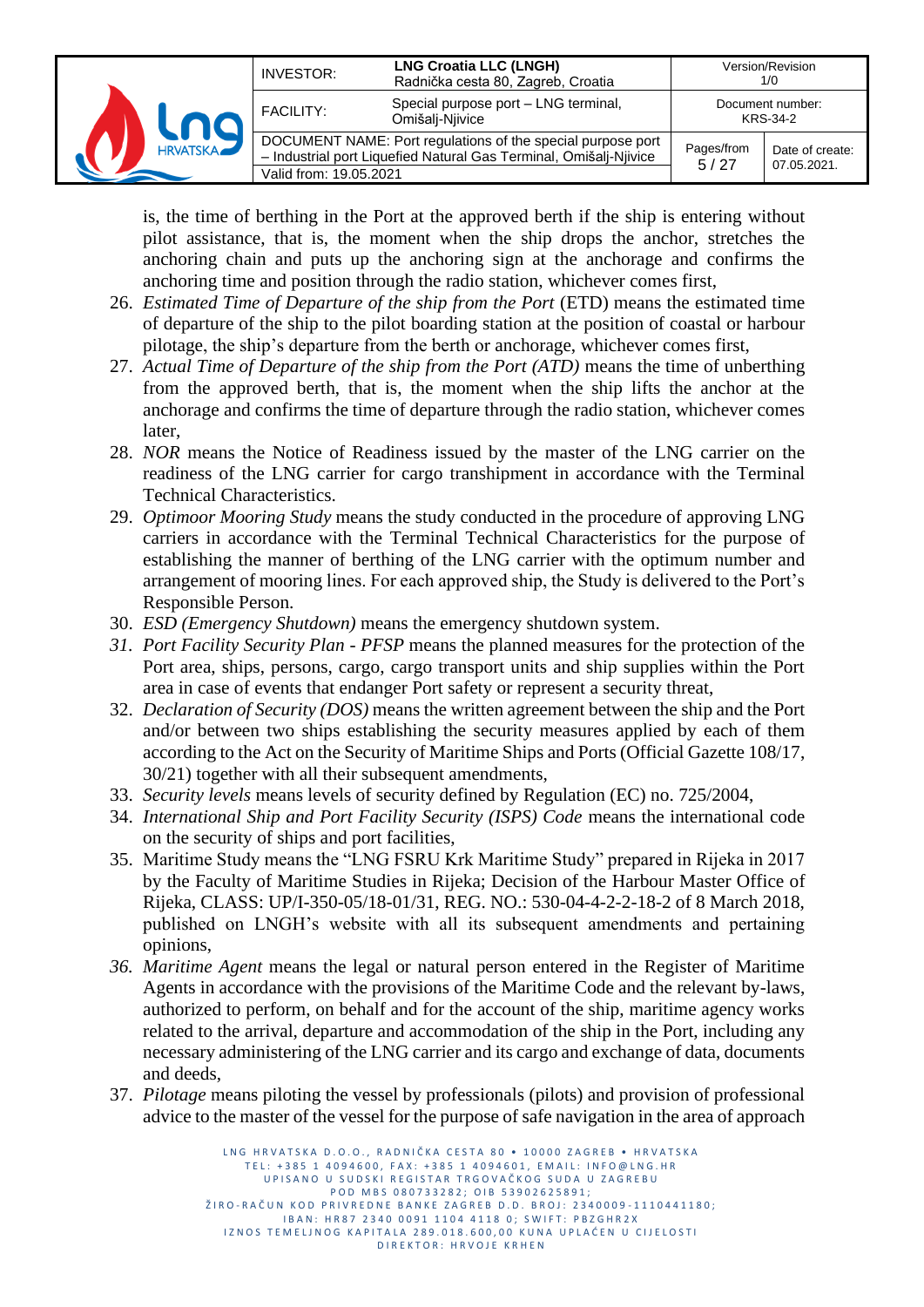|                 | INVESTOR:              | <b>LNG Croatia LLC (LNGH)</b><br>Radnička cesta 80, Zagreb, Croatia                                                              |                    | Version/Revision<br>1/0        |
|-----------------|------------------------|----------------------------------------------------------------------------------------------------------------------------------|--------------------|--------------------------------|
|                 | <b>FACILITY:</b>       | Special purpose port - LNG terminal,<br>Omišalį-Njivice                                                                          |                    | Document number:<br>KRS-34-2   |
| <b>HRVATSKA</b> | Valid from: 19.05.2021 | DOCUMENT NAME: Port regulations of the special purpose port<br>- Industrial port Liquefied Natural Gas Terminal, Omišalj-Njivice | Pages/from<br>6/27 | Date of create:<br>07.05.2021. |

to the Port and within the Port area, in accordance with the Regulations on maritime pilotage (Official Gazette 116/10, 43/18) together with all their subsequent amendments,

- 38. *Pilotage station* is the location from which pilotage is coordinated, that is, the pilot boarding location; for coastal pilotage LAT 44°56.2' N, LONG 14°13.0' E, for port pilotage LAT 45°11.781' N, LONG 14°29.157' E.
- 39. *PPU* means the Portable Pilot Unit pilotage computer,
- 40. *Ship towing* is any service provided by the tugboat to the vessel by pulling, pushing, retaining, moving or relocating her within or outside the Port,
- 41. *Sunrise to Sunset period* means the period from sunrise to sunset as defined for each particular day for the Omišalj area on the website: [https://hr.meteocast.net/sunrise](https://hr.meteocast.net/sunrise-sunset/hr/omisalj)[sunset/hr/omisalj](https://hr.meteocast.net/sunrise-sunset/hr/omisalj) ,
- 42. *Anchorage* means the arranged and marked part of the sea intended for anchoring of ships for transport of liquefied gases, under the management of the Rijeka Harbour Master Office, of a circular shape and 1.5 NM in diameter, with its centre being in the position LAT 45°11.1' N, LONG 14°28.3' E,
- 43. *DHMZ* means the Croatian Meteorological and Hydrological Service,
- 44. *Special services in the Port area* means service activities provided by the approved legal persons in the Port area, the list of which is published by LNGH on its website,
- 45. *Emergency event* means an uncontrolled event which represents a threat to human lives and health, to the environment and material property, that is, an event that might have such consequences,
- 46. A *vehicle* means any vehicle for road transport,
- 47. *Request to enter the Port* means a written request which, completed on a form published by LNGH on its website, is delivered by the representative of the legal person, the vehicle and the natural person to the Port's Responsible Person,
- 48. *Permission to enter the Port* is a written permission issued by the Port's Responsible Person at the written request of the representative of the legal entity, vehicle and natural person, on the form published by LNGH on its website,
- 49. *Port waste reception installation* means any fixed, mobile or floating facility, device or vessel of a licensed waste management company appropriate for receiving accumulated ship waste or cargo residue.
- 50. *Licensed operators of port waste receptacles* means specialised companies licensed for waste management equipped with various types of environment protection equipment and vessels/vehicles for waste collection,
- 51. *Licensed waste management company* means a legal or natural person which is granted a permission by LNGH to enter the Port area for the purpose of performing waste management activities in order to transport waste for treatment or disposal, all in accordance with the Plan for the reception and handling of waste and cargo residue in the Port.

L N G H R V A T S K A D O . O . R A D N I Č K A C E S T A 80 · 10000 Z A G R E R · H R V A T S K A TEL: +385 1 4094600, FAX: +385 1 4094601, EMAIL: INFO@LNG.HR UPISANO U SUDSKI REGISTAR TRGOVAČKOG SUDA U ZAGREBU P O D M B S 0 8 0 7 3 3 2 8 2 ; O I B 5 3 9 0 2 6 2 5 8 9 1 ; ŽIRO-RAČUN KOD PRIVREDNE BANKE ZAGREB D.D. BROJ: 2340009-1110441180; IBAN: HR87 2340 0091 1104 4118 0; SWIFT: PBZGHR2X IZNOS TEMELJNOG KAPITALA 289.018.600,00 KUNA UPLAĆEN U CIJELOSTI D I R E K T O R : H R V O J E K R H E N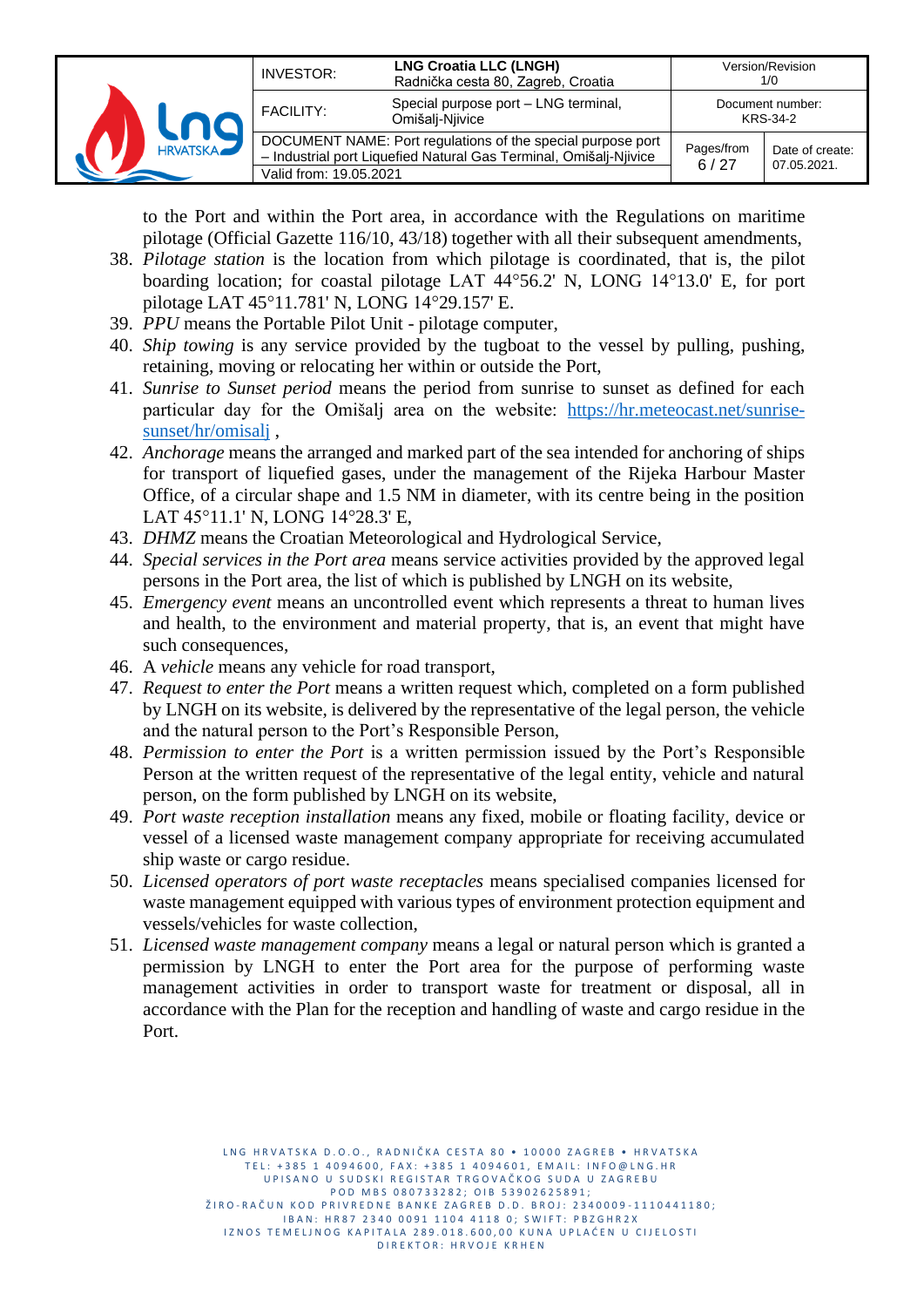

#### **Article 4**

In addition to the provisions of these Regulations, the Port area is also accordingly subject to other regulations on Safety of navigation; ship and port security; deeds, documents and data on maritime transport and the interface for maritime transport formalities; crossing of the state border; safety at work and customs, health, sanitary and other regulations.

#### **II. PORT USERS**

#### **Article 5**

Port users are the FSRU vessel LNG Croatia (hereinafter: FSRU vessel), LNG carriers, other vessels and floating objects as well as vehicles, legal and natural persons providing service activities within the Port operational area and official persons.

#### **Article 6**

(1) The FSRU vessel is berthed to the Port's jetty and is an integral part of the LNG Terminal, holds all valid ship certificates and documents obligatory for this type of ship, meets all the conditions prescribed by international standards applicable to this type of ship, the conditions of the class and the register in which it is registered and of the flag she flies, and the operative terms of the Port, competent Harbour Master Office and the competent authorities of the Republic of Croatia.

(2) LNG carriers planning to enter the Port shall hold all valid ship certificates and documents obligatory for this type of ship, meet all the conditions prescribed by international standards applicable to this type of ship, the conditions of the class and the register in which it is registered and of the flag she flies, and the operative terms of the Port, competent Harbour Master Office and the competent authorities of the Republic of Croatia.

(3) An LNG carrier planning to enter the Port shall be approved by the LNG Terminal's Responsible Person and registered for arrival to the LNG Terminal. The approval and registration of the LNG carrier shall be carried out in accordance with the procedures laid down in the Terminal Technical Characteristics.

(4) Other vessels and floating objects planning to enter the Port shall hold all valid certificates and documents prescribed for that type of vessel/floating object and a Permission to enter the Port and meet all the Port's operative terms as well as the terms of the competent Harbour Master Office and the competent authorities of the Republic of Croatia.

(5) Vehicles planning to enter the Port shall hold all valid certificates and documents obligatory for that type of vehicle and a Permission to enter the Port, and they shall meet all the Port's operative terms.

> LNG HRVATSKA D.O.O., RADNIČKA CESTA 80 · 10000 ZAGREB · HRVATSKA TEL: +385 1 4094600, FAX: +385 1 4094601, EMAIL: INFO@LNG.HR UP I SANO U SUD SKI REGISTAR TRGOVAČKOG SUDA U ZAGREBU P O D M B S 0 8 0 7 3 3 2 8 2 ; O I B 5 3 9 0 2 6 2 5 8 9 1 ; ŽIRO-RAČUN KOD PRIVREDNE BANKE ZAGREB D.D. BROJ: 2340009-1110441180; IBAN: HR87 2340 0091 1104 4118 0; SWIFT: PBZGHR2X IZNOS TEMELJNOG KAPITALA 289.018.600,00 KUNA UPLAĆEN U CIJELOSTI D I R E K T O R : H R V O J E K R H E N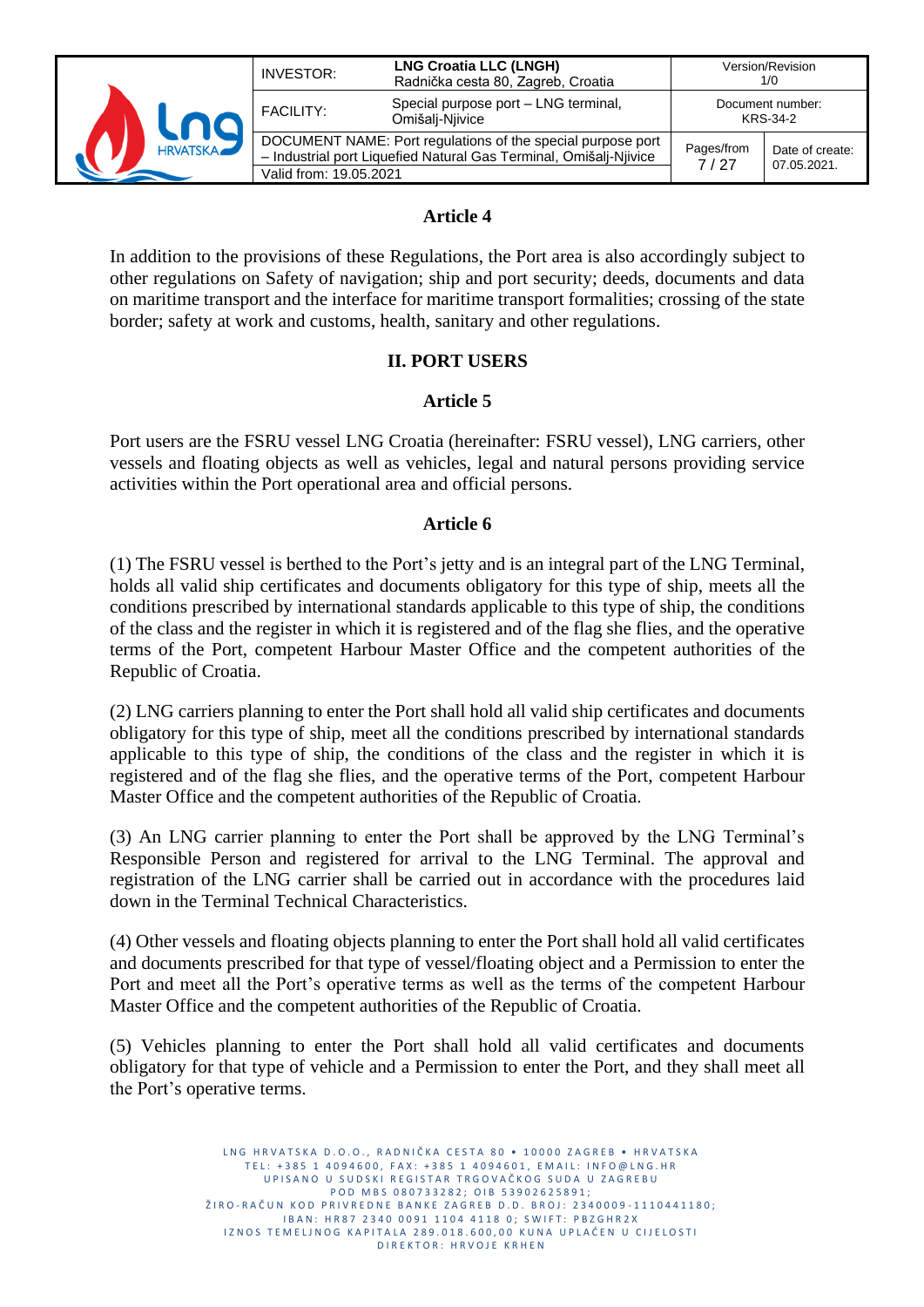|                 | INVESTOR:              | <b>LNG Croatia LLC (LNGH)</b><br>Radnička cesta 80, Zagreb, Croatia                                                              |                    | Version/Revision<br>1/0        |
|-----------------|------------------------|----------------------------------------------------------------------------------------------------------------------------------|--------------------|--------------------------------|
|                 | <b>FACILITY:</b>       | Special purpose port - LNG terminal,<br>Omišalį-Njivice                                                                          |                    | Document number:<br>KRS-34-2   |
| <b>HRVATSKA</b> | Valid from: 19.05.2021 | DOCUMENT NAME: Port regulations of the special purpose port<br>- Industrial port Liquefied Natural Gas Terminal, Omišalj-Njivice | Pages/from<br>8/27 | Date of create:<br>07.05.2021. |

(6) Persons planning to enter the Port who are not employees of LNGH, the Port, the LNG Terminal or employees of a company with which LNGH has concluded an agreement on security-guard services provision, shall obtain the Permission to enter the Port and meet all the Port's operative terms.

(7) Police officials, Harbour Master Office inspectors and other official persons who hold and carry official identity cards and have a valid reason for entry into the Port shall not be issued the Permission to enter the Port but shall be approved to enter based on their official identity card.

## **Article 7**

The announcement of the entry into the Port and the approval of the entry into the Port shall be carried out in accordance with the procedures laid down in these Regulations.

## **III. ANNOUNCING AND REPORTING OF THE SHIP ARRIVAL**

#### **Article 8**

The control of the arrival, berthing, stay, departure and navigation of vessels in the port area is monitored 24 hours a day by the Department for development and port security established in accordance with special regulations.

## **Article 9**

(1) The maritime agents of the ships planning arrival to the Port shall introduce their master's or representatives with the provisions of these Regulations, the Regulation on the handling of dangerous substances in the Port, the Plan for receiving and handling waste and cargo residue in the Port, the Terminal Technical Characteristics, all of which are published on LNGH's website.

(2) The master or the maritime agent of the FSRU vessel shall carry out the announcement of its arrival into the Port on prescribed forms through the CIMIS system 48 hours before the expected time of arrival of the ship to the pilot station (ETA) and he shall deliver, through the CIMIS system the Declaration of dangerous or polluting goods and the Safety Letter in accordance with the Regulation on the handling of dangerous substances in the Port, the Declaration of Security in accordance with the Act on the Security of Maritime Ships and Ports, and the documents prescribed under the Regulations on the deeds, documents and data on maritime transport.

(3) If the FSRU vessel is subject to inspection, the master or maritime agent of the FSRU vessel announces the arrival in the Port on the prescribed forms by CIMIS 72 hours before the expected time of arrival at the pilot station (ETA) and submits via CIMIS Declaration of dangerous or polluting goods and Safety Letter in accordance with the Regulation on the handling of dangerous substances in the Port, the Declaration of Security in accordance with

> L<br>LNG HRVATSKA D O O . RADNIČKA CESTA 80 • 10000 ZAGREB • HRVATSKA TEL: +385 1 4094600, FAX: +385 1 4094601, EMAIL: INFO@LNG.HR UP I SANO U SUDSKI REGISTAR TRGOVAČKOG SUDA U ZAGREBU P O D M B S 0 8 0 7 3 3 2 8 2 ; O I B 5 3 9 0 2 6 2 5 8 9 1 ; ŽIRO-RAČUN KOD PRIVREDNE BANKE ZAGREB D.D. BROJ: 2340009-1110441180; IBAN: HR87 2340 0091 1104 4118 0; SWIFT: PBZGHR2X IZNOS TEMELJNOG KAPITALA 289.018.600,00 KUNA UPLAĆEN U CIJELOSTI D I R E K T O R : H R V O J E K R H E N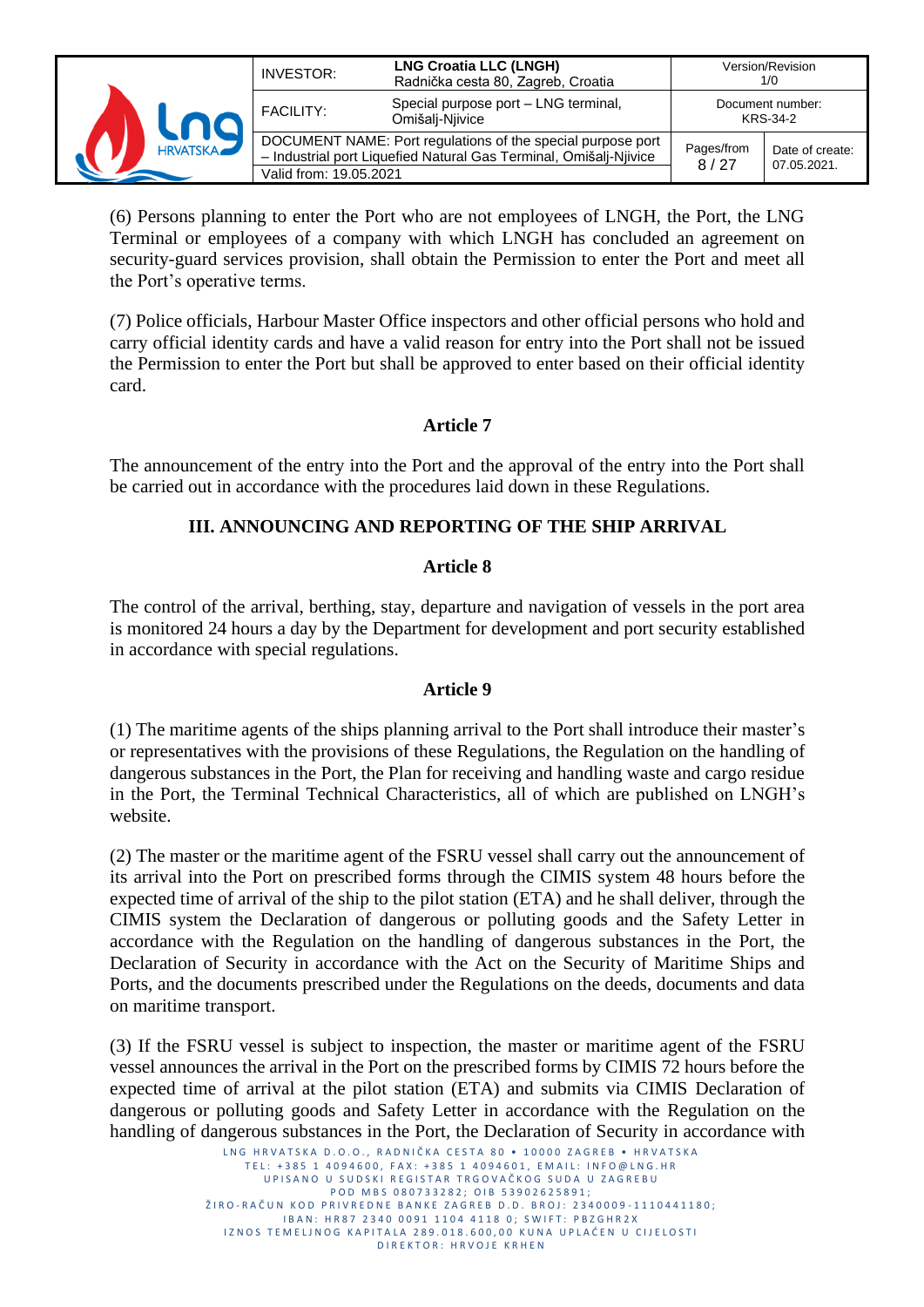|                 | INVESTOR:              | <b>LNG Croatia LLC (LNGH)</b><br>Radnička cesta 80, Zagreb, Croatia                                                              |                    | Version/Revision<br>1/0        |
|-----------------|------------------------|----------------------------------------------------------------------------------------------------------------------------------|--------------------|--------------------------------|
|                 | <b>FACILITY:</b>       | Special purpose port - LNG terminal,<br>Omišalį-Njivice                                                                          |                    | Document number:<br>KRS-34-2   |
| <b>HRVATSKA</b> | Valid from: 19.05.2021 | DOCUMENT NAME: Port regulations of the special purpose port<br>- Industrial port Liquefied Natural Gas Terminal, Omišalj-Njivice | Pages/from<br>9/27 | Date of create:<br>07.05.2021. |

the Act on the Security of Maritime Ships and Ports, and the documents prescribed by the Regulation on deeds, documents and data on maritime transport.

(4) The master or the maritime agent of the LNG carrier shall carry out the announcement of its arrival into the Port on prescribed forms through the CIMIS system 72 hours before the expected time of arrival of the ship to the pilot station (ETA) and he shall deliver, through the CIMIS system a properly completed and signed Declaration of dangerous or polluting goods and the Safety Letter in accordance with the Regulation on the handling of dangerous substances in the Port, the Declaration of Security in accordance with the Act on the Security of Maritime Ships and Ports, and the documents prescribed under the Regulations on the deeds, documents and data on maritime transport.

(5) The master of the ship or the maritime agent of the ship sailing National area of navigation shall carry out the announcement of the ship's arrival into the Port by reporting the Ship's departure from the previous port through the CIMIS system, through which it shall deliver the documents prescribed under the Regulations on deeds, documents and data on maritime transport.

(6) If the master or the maritime agent of the FSRU vessel, the master or the maritime agent of the LNG carrier are announcing their arrival into the Port from the anchorage for liquefied gases, the announcement of the arrival into the Port shall be carried out by reporting the ship's departure from the anchorage through the CIMIS system on a properly completed and signed Declaration of dangerous or polluting goods and the Safety Letter in accordance with the Regulation on the handling of dangerous substances in the Port, the Security Declaration in accordance with the Act on the Security of Maritime Ships and Ports, and the documents prescribed under the Regulations on the deeds, documents and data on maritime traffic.

(7) A master of the FSRU vessel or the master of an LNG carrier shall submit through the CIMIS system, on the Waste form, complete and accurate information on all the items of ship waste and cargo residue and, if he plans to deliver them through port waste receptacles, the Ship's maritime agent shall submit, through the CIMIS system, complete and accurate information on all the items of ship waste and cargo residue as received on the Waste form from the Ship and proceed according to the Plan for receiving and handling waste and cargo residue in the Port.

#### **Article 10**

(1) The Port's Responsible Person shall print out from the CIMIS system the Declaration of dangerous or polluting goods properly filled out and signed by the ship's representative, the Safety Letter and Declaration of Security and submit them, certified by the Port's Responsible Person, into the CIMIS.

(2) Based on the received data, documents and deeds from the previous paragraph of this Article, if all the conditions have been met, the Port's Responsible Person shall print out from

> L N G H R V A T S K A D O . O . R A D N I Č K A C E S T A 80 · 10000 Z A G R E R · H R V A T S K A TEL: +385 1 4094600, FAX: +385 1 4094601, EMAIL: INFO@LNG.HR U P I SA NO U SUD SKI REGISTAR TRGOVAČKOG SUDA U ZAGREBU P O D M B S 0 8 0 7 3 3 2 8 2 ; O I B 5 3 9 0 2 6 2 5 8 9 1 ; Ž I R O - R A Č U N K O D P R I V R E D N E B A N K E Z A G R E B D . D . B R O J : 23 4 0 0 0 9 - 1110 4 4 1180 ; I B A N : H R 8 7 2 3 4 0 0 0 9 1 1 1 0 4 4 1 1 8 0 ; S W I F T : P B Z G H R 2 X IZNOS TEMELJNOG KAPITALA 289.018.600,00 KUNA UPLAĆEN U CIJELOSTI D I R E K T O R : H R V O J E K R H E N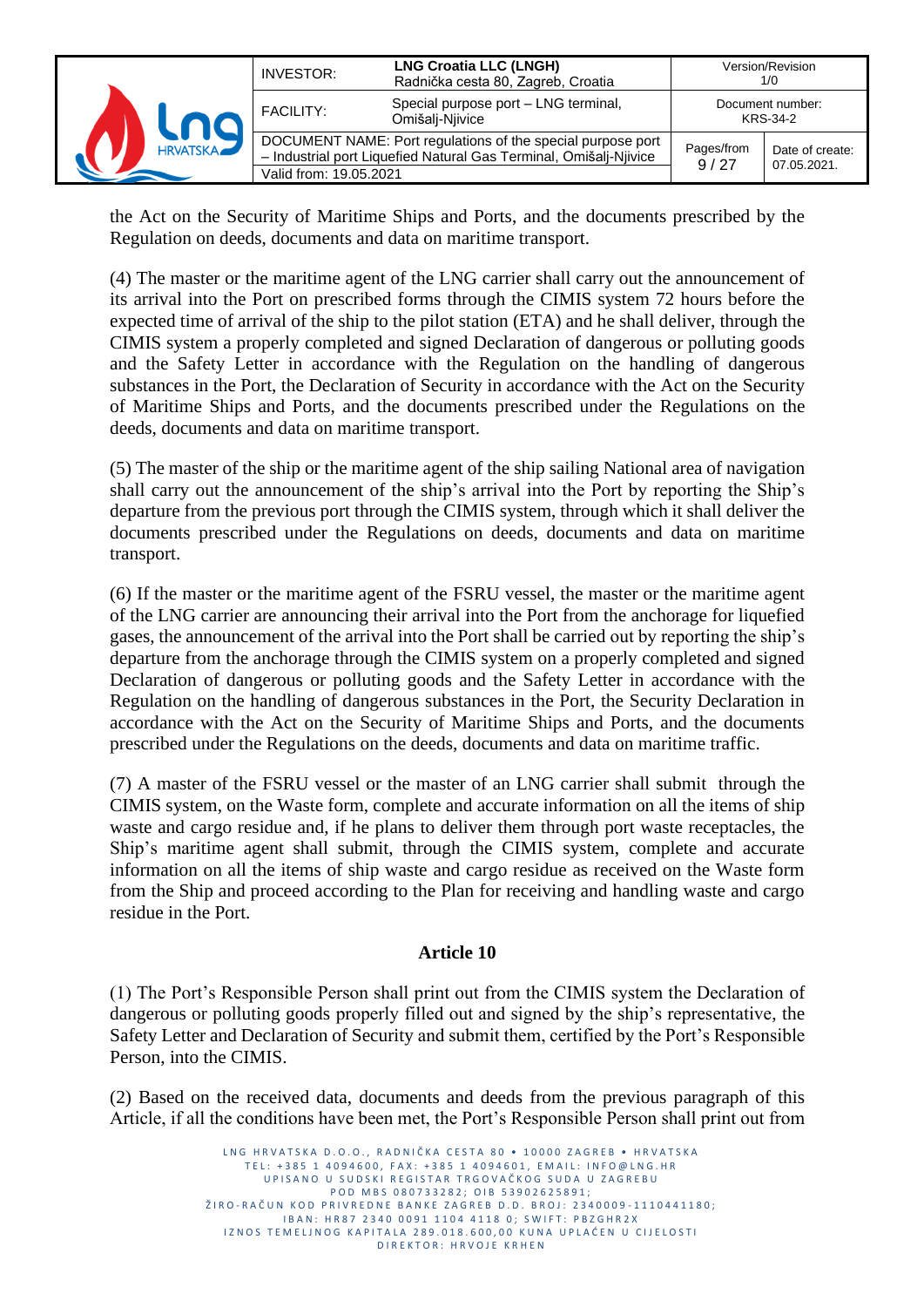

the CIMIS system the ISPS Approval for the ship's entry into the Port and, after certification by the PFSO, upload it into the CIMIS system and approve ship berthing.

(3) The Ship is considered to have arrived into the Port after she has been safely moored in the Port.

(4) The master, that is, the maritime agent of the Ship shall report the Ship's arrival into the Port through the CIMIS system, through which it shall deliver the documents prescribed under the Regulations on the deeds, documents and data on maritime transport.

(5) Based on received data, documents and deeds referred to in the previous paragraphs of this Article, if all the conditions for the Ship's reception in accordance with the Regulations on deeds, documents and data on maritime transport have been met, the Harbour Master Office, in the procedure of reporting the Ship's arrival, shall enter in CIMIS the actual time of the Ship's arrival into the Port (ATA) in accordance with Article 3, paragraph (25) of these Regulations, print out from CIMIS the Approval for free pratique along the shore and, after signature and certification, upload it to CIMIS, after which the Approval for free pratique along the shore shall be considered delivered to the Ship's representative.

## **IV. NOTIFICATION PROCEDURE AND THE MANNER OF SHIP ARRIVAL**

### **Article 11**

A Ship arriving to the Port shall:

1. After entry into the Manoeuvring Sector, call "OMIŠALJ LNG TRAFFIC" on Ch 9 VHF radio channel and submit the Entry Report containing the following:

- ship name and international radio call sign,
- statement of intention: "sailing into the Omišalj Njivice (LNG) Port",
- berthing location.

2. When the Ship submits the Entry Report and the NOR, the Port's Responsible Person shall grant or deny the berthing approval, all with the consent of the Harbour Master Office, and provide the following data:

- berthing location,
- berthing sequence,
- data on port services.

The berthing approval shall be issued as soon as possible, not later than after pilot boarding.

3. After the berthing approval has been issued, the ship's manoeuvre to enter into the Port shall be conducted on the VHF radio channel of Port Ch 68.

> L N G HR V A T S K A D O . O . R A D N I Č K A C F S T A 80 · 10000 Z A G R F B · HR V A T S K A TEL: +385 1 4094600, FAX: +385 1 4094601, EMAIL: INFO@LNG.HR UP I SANO U SUDSKI REGISTAR TRGOVAČKOG SUDA U ZAGREBU P O D M B S 0 8 0 7 3 3 2 8 2 ; O I B 5 3 9 0 2 6 2 5 8 9 1 ; ŽIRO-RAČUN KOD PRIVREDNE BANKE ZAGREB D.D. BROJ: 2340009-1110441180; IBAN: HR87 2340 0091 1104 4118 0; SWIFT: PBZGHR2X IZNOS TEMELJNOG KAPITALA 289.018.600,00 KUNA UPLAĆEN U CIJELOSTI D I R E K T O R : H R V O J E K R H E N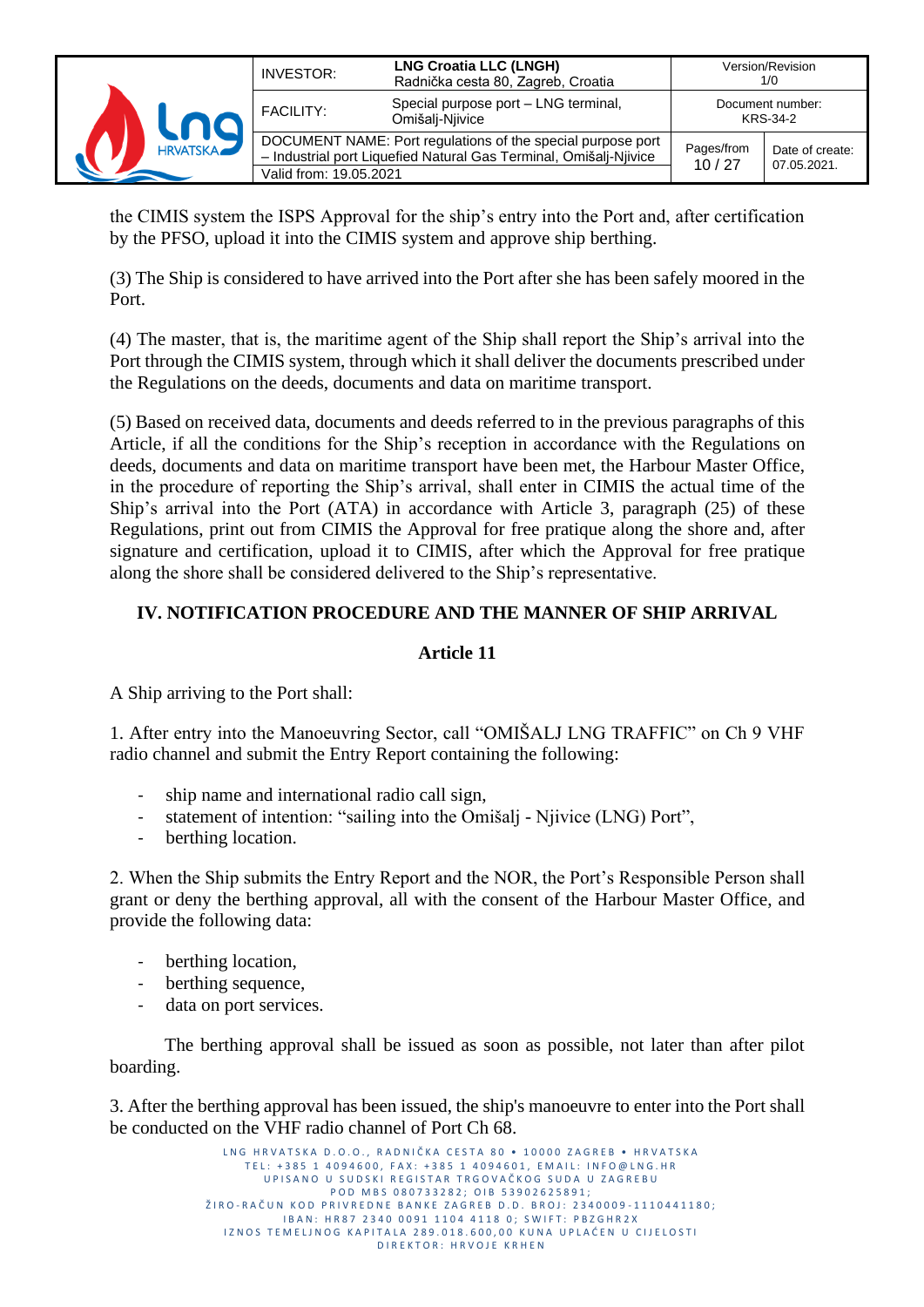

4. After berthing in the Port, immediately after completing the berthing process, the ship shall call "OMIŠALJ LNG TRAFFIC" on Ch 9 VHF radio channel and submit the Arrival Report containing the following:

- ship name and international radio call sign,
- indication of the status: "All fast",
- berthing location.

5. After entry in the Port and berthing, the Ship shall monitor the Ch 9 and Ch 16 VHF radio channels and the Port's Ch 68 radio channel.

6. At the request of the Port's Responsible Person or of the Ship, the Port's Responsible Person in the port area shall provide all information related to the Port on the Ch 68 VHF radio channel.

7. In case of an emergency, if a Ship is sailing or located in internal waters, the territorial sea, the protected eco-fishing zone of the Republic of Croatia, it shall immediately report through the Ch 16 VHF radio channel, VHF DSC channel 70 or the toll-free phone number + 385 1 195 the following:

- any accident or incident or extraordinary event affecting the vessels safety,
- any accident or incident or extraordinary event endangering the safety of maritime transport,
- any situation that might result in the pollution of the sea or the shore,
- any sea pollution or an incident that might result in marine pollution.

The notification shall contain at least the following:

- ship name and international radio call sign,
- ship's position,
- departure port,
- destination,
- number of persons on the ship,
- details on the accident/incident/extraordinary event,
- website from which data on dangerous and pollutant cargo transported on the ship can be obtained,
- activities undertaken to remove threats and possible consequences,
- and other data in accordance with the IMO Resolution A.851(20).

#### **Article 12**

(1) Every ship planning arrival into the Port shall follow the meteorological reports of the Meteorological and Hydrological Service - the Weather Forecast (NAVTEX) and emergency weather alarms broadcast on the 518 kHz frequency through the maritime radio service

> LNG HRVATSKA D.O.O., RADNIČKA CESTA 80 · 10000 ZAGREB · HRVATSKA TEL: +385 1 4094600, FAX: +385 1 4094601, EMAIL: INFO@LNG.HR UP I SANO U SUD SKI REGISTAR TRGOVAČKOG SUDA U ZAGREBU P O D M B S 0 8 0 7 3 3 2 8 2 ; O I B 5 3 9 0 2 6 2 5 8 9 1 ; ŽIRO-RAČUN KOD PRIVREDNE BANKE ZAGREB D.D. BROJ: 2340009-1110441180; I B A N : H R 8 7 2 3 4 0 0 0 9 1 1 1 0 4 4 1 1 8 0 ; S W I F T : P B Z G H R 2 X IZNOS TEMELJNOG KAPITALA 289.018.600,00 KUNA UPLAĆEN U CIJELOSTI D I R E K T O R : H R V O J E K R H E N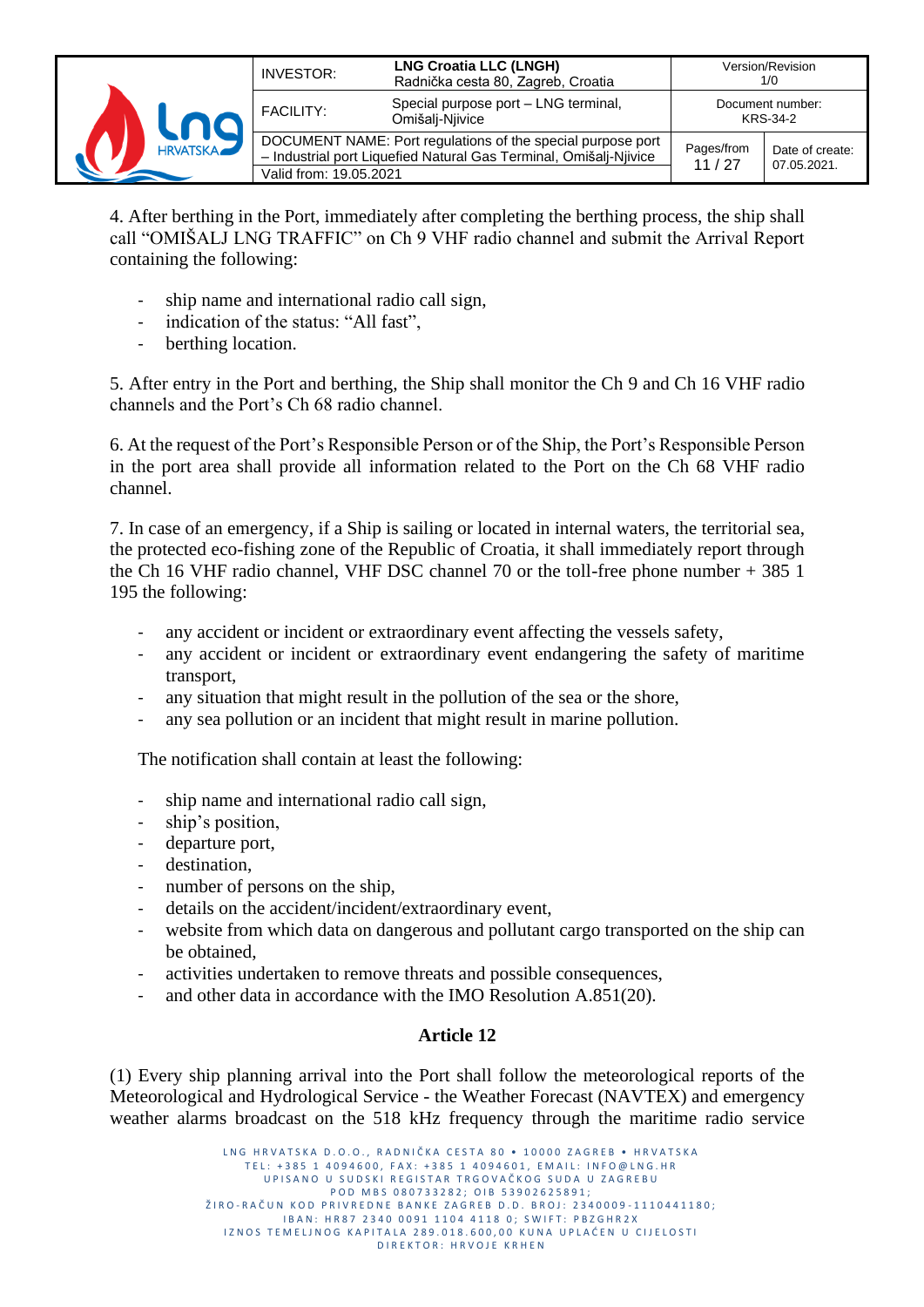|                 | INVESTOR:              | <b>LNG Croatia LLC (LNGH)</b><br>Radnička cesta 80, Zagreb, Croatia                                                              |                     | Version/Revision<br>1/0        |
|-----------------|------------------------|----------------------------------------------------------------------------------------------------------------------------------|---------------------|--------------------------------|
|                 | <b>FACILITY:</b>       | Special purpose port - LNG terminal,<br>Omišalį-Niivice                                                                          |                     | Document number:<br>KRS-34-2   |
| <b>HRVATSKA</b> | Valid from: 19.05.2021 | DOCUMENT NAME: Port regulations of the special purpose port<br>- Industrial port Liquefied Natural Gas Terminal, Omišalj-Njivice | Pages/from<br>12/27 | Date of create:<br>07.05.2021. |

managed by Plovput on behalf of the Republic of Croatia. The meteorological part of the messages, alarms, reports and forecasts are prepared by DHMZ's Service Marine Meteorological Centre.

(2) All the ships planning arrival into the Port, after entry into the Manoeuvring Sector, shall ask the Port, through the Ch 68 VHF radio channel, to provide reports on wind speed and direction and wave height read of the wave and tide measurement sensors and the meteorological station in the Port. Beside VHF radio channel Ch 68, the Reports shall be delivered to ships by e-mail.

(3) The limit values for the mooring manoeuvre are as follows:

- constant wind speed  $> 25$  knots ( $> 13$  m/s) measured on the Port's meteorological station,
- for ships up to 110 m in length, a significant wave height of 0,5 m measured at the Port's wave and sea currents measuring station,
- for ships from 110 to 160 m in length, a significant wave height of 1 m (maximum wave height of 1.7 m) measured at the Port's wave and sea currents measuring station,
- for ships above 160 m, significant wave height of 1.0 m (maximum wave height of 2 m) measured at the Port's wave and current measurement station,
- visibility  $< 1$  NM.

(4) If the values exceed those indicated in the previous paragraph of this Article, the Port's Responsible Person shall deny the ship approval for berthing, that is, the mooring manoeuvre shall be postponed until the values are reduced below the limit values.

(5) The Harbour Master Office may prohibit the ship's entry into the Port if unfavourable weather conditions endanger the safety of the ship or of the persons and cargo thereon. The VTS service shall notify all the ships in the Manoeuvring Sector, all the ships in the ports, the pilots and port service providers and port authorities on the circumstances indicated in this paragraph of this Article.

## **V. SHIP PILOTAGE, TOWAGE AND BERTHING**

## **Article 13**

(1) The FSRU vessel and LNG carriers arriving into the Port must be piloted from the pilot station to the Port's berth, with mandatory use of the pilotage computer with minimum characteristics:

- Use of autonomous or semi-autonomous position fixing and heading determining
- Ensure position horizontal accuracy of 1,0 m or less
- Measure out the speed of movement in all directions with accuracy of  $0.02$  m/s or less
- Has got self detection of motion and does not use ship's system data

L N G HR V A T S K A D O . O . R A D N I Č K A C F S T A 80 · 10000 Z A G R F B · HR V A T S K A TEL: +385 1 4094600, FAX: +385 1 4094601, EMAIL: INFO@LNG.HR UP I SANO U SUDSKI REGISTAR TRGOVAČKOG SUDA U ZAGREBU P O D M B S 0 8 0 7 3 3 2 8 2 ; O I B 5 3 9 0 2 6 2 5 8 9 1 ; ŽIRO-RAČUN KOD PRIVREDNE BANKE ZAGREB D.D. BROJ: 2340009-1110441180; I B A N : H R 8 7 2 3 4 0 0 0 9 1 1 1 0 4 4 1 1 8 0 ; S W I F T : P B Z G H R 2 X IZNOS TEMELJNOG KAPITALA 289.018.600,00 KUNA UPLAĆEN U CIJELOSTI D I R E K T O R : H R V O J E K R H E N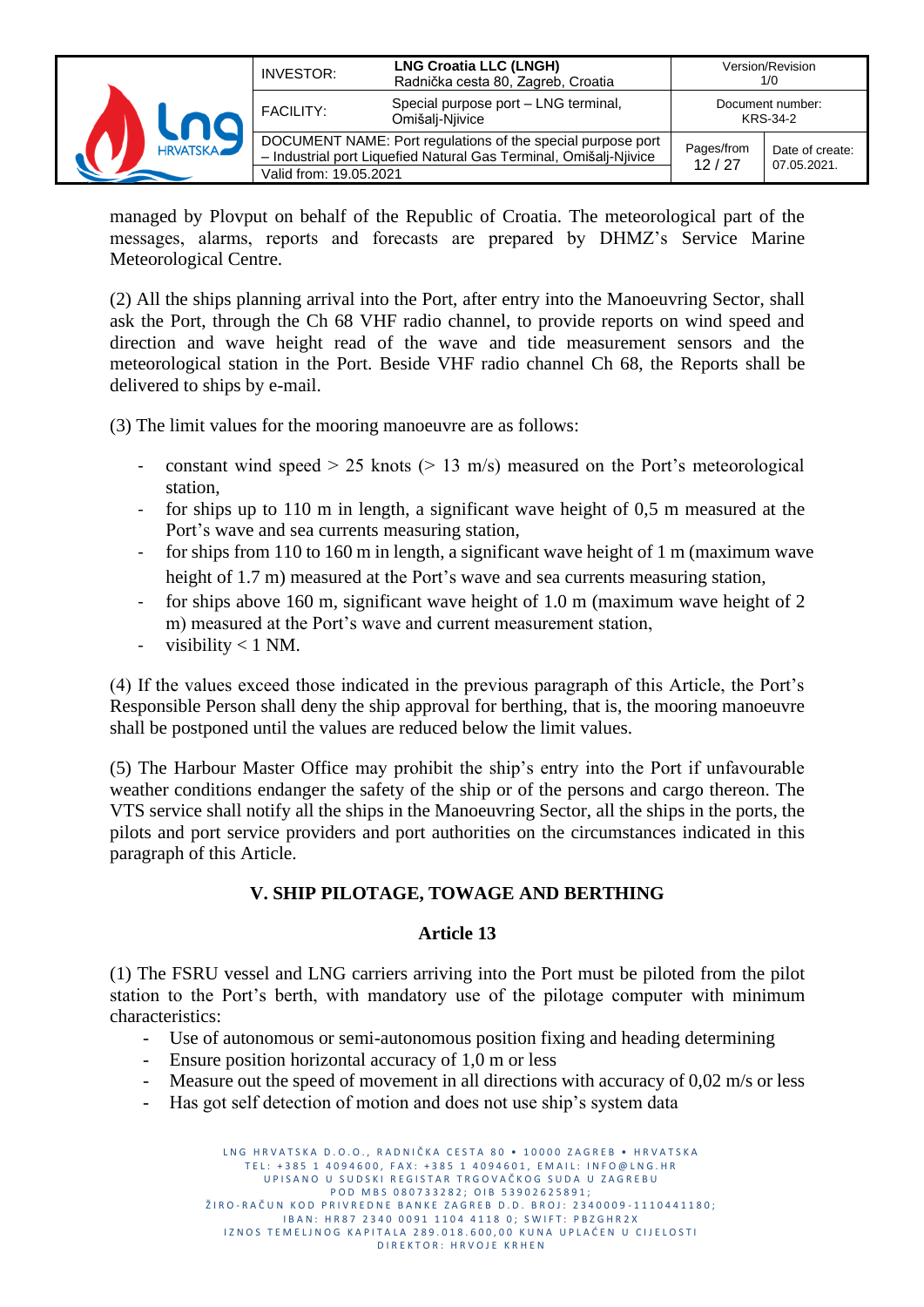|                 | INVESTOR:              | <b>LNG Croatia LLC (LNGH)</b><br>Radnička cesta 80, Zagreb, Croatia                                                              |                     | Version/Revision<br>1/0        |
|-----------------|------------------------|----------------------------------------------------------------------------------------------------------------------------------|---------------------|--------------------------------|
|                 | <b>FACILITY:</b>       | Special purpose port - LNG terminal,<br>Omišalį-Niivice                                                                          |                     | Document number:<br>KRS-34-2   |
| <b>HRVATSKA</b> | Valid from: 19.05.2021 | DOCUMENT NAME: Port regulations of the special purpose port<br>- Industrial port Liquefied Natural Gas Terminal, Omišalj-Njivice | Pages/from<br>13/27 | Date of create:<br>07.05.2021. |

During the first year of the Port's operation, the pilotage shall be carried out by two pilots.

(2) FSRU vessel's maritime agent or the LNG carriers's maritime agent shall contract pilotage services 48 hours before arrival to the pilotage station. The pilot(s) must be boarded before the ship's master tenders the NOR.

(3) The pilot shall notify the FSRU vessel and the LNG carrier on the manner of berthing which is in accordance with the conditions indicated in the Maritime Study and these Regulations.

(4) For the FSRU vessel and LNG carriers the use of tugboats is mandatory on each manoeuvre of berthing into the Port:

- for ships with length above 190 m on each berthing manoeuvre into the Port, use at least 4 tugboats with a towing force of not less than 500 kN (50 t bollard pull force) with ASD propulsion,
- for LNG carriers with length from 160 to 190 m on each berthing manoeuvre into the Port, use at least 3 tugboats with a towing force of not less than 500 kN (50 t bollard pull force) with ASD propulsion,
- for LNG carriers with length from 110 to 160 m on each berthing manoeuvre into the Port, use at least 2 tugboats with a towing force of not less than 350 kN (35 t bollard pull force) with ASD propulsion,
- for LNG carriers with length from up to 110 m on each berthing manoeuvre into the Port, use at least 1 tugboat with a towing force of not less than 350 kN (35 t bollard pull force) with ASD propulsion.

Towing of the FSRU vessel and the LNG carrier during the berthing manoeuvre shall begin 2 NM off the Port's berth.

(5) FSRU vessel's maritime agent or the LNG carrier's maritime agent shall contract towing services before the ship's master tenders the NOR. Towing may only be carried out by licensed legal entities the list of which is published by LNGH on its website.

(6) In accordance with the Maritime Study and the Opinion on the coordination of the navigation safety measures, the mooring manoeuvre for LNG carriers during the first six (6) months of the Port's operation shall only be carried out in the daylight, i.e. in the Sunrise to Sunset period.

(7) All ships arriving into the Port, during the berthing manoeuvre, depending on the distance from the berth, may not exceed the following speed limits:

- 1,000 metres from the berth 2.5 knots maximum speed,
- 500 metres from the berth 1.5 knots maximum speed,
- 300 metres from the berth 0.5 knots maximum speed.

L N G H R V A T S K A D O . O . R A D N I Č K A C E STA 80 · 10000 ZA G R E R · H R V A T S K A TEL: +385 1 4094600, FAX: +385 1 4094601, EMAIL: INFO@LNG.HR UP I SANO U SUDSKI REGISTAR TRGOVAČKOG SUDA U ZAGREBU P O D M B S 0 8 0 7 3 3 2 8 2 ; O I B 5 3 9 0 2 6 2 5 8 9 1 ; ŽIRO-RAČUN KOD PRIVREDNE BANKE ZAGREB D.D. BROJ: 2340009-1110441180; I B A N : H R 8 7 2 3 4 0 0 0 9 1 1 1 0 4 4 1 1 8 0 ; S W I F T : P B Z G H R 2 X IZNOS TEMELJNOG KAPITALA 289.018.600,00 KUNA UPLAĆEN U CIJELOSTI D I R E K T O R : H R V O J E K R H E N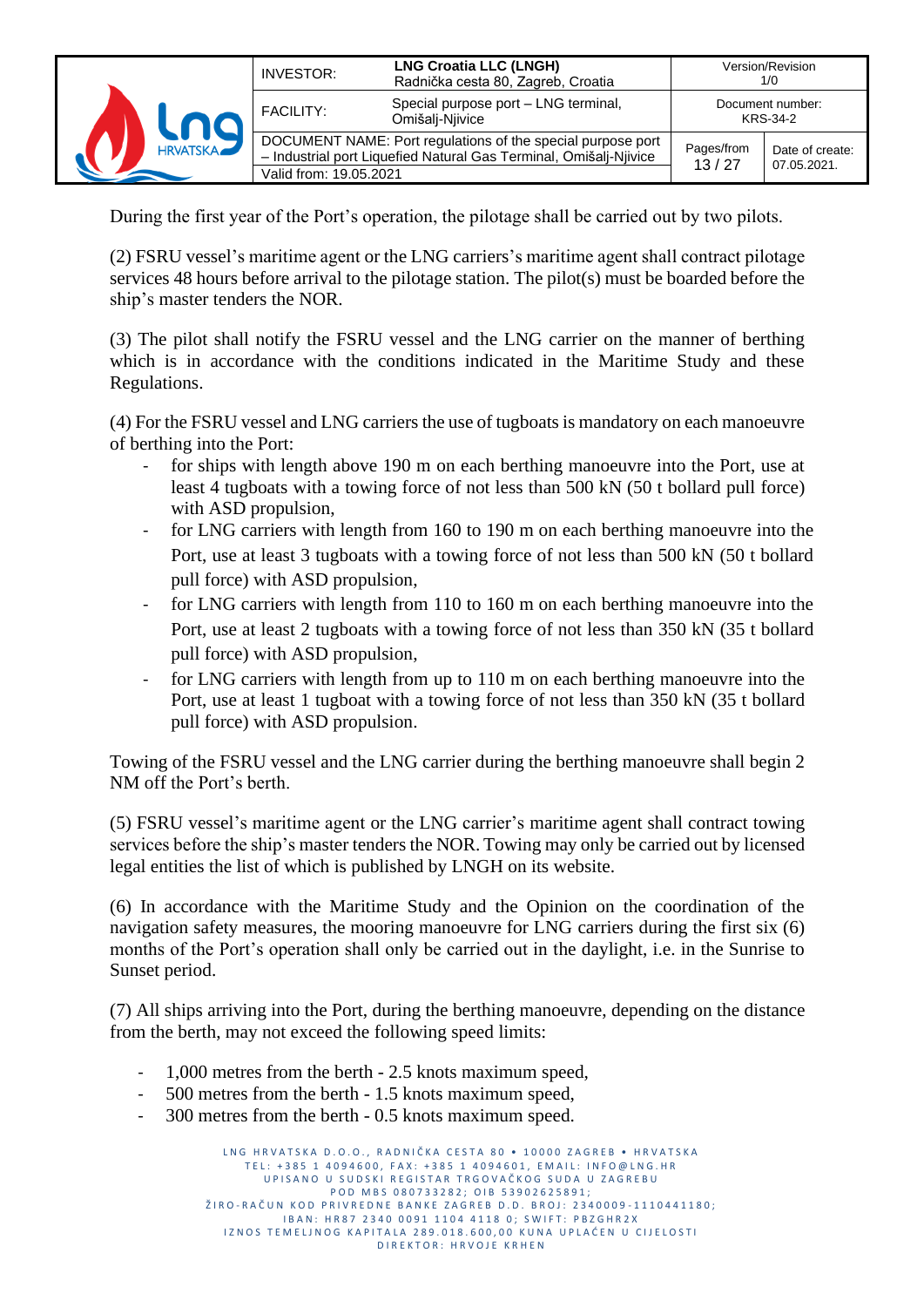

### **Article 14**

(1) The FSRU vessel shall be moored to the Port's jetty in accordance with the conditions indicated in the Maritime Study.

(2) During the mooring operation, the FSRU vessel shall use mooring and unmooring services. Ship mooring may only be carried out by licensed legal entities the list of which is published by LNGH on its website.

(3) The FSRU vessel's maritime agent shall contract mooring and unmooring services before the master of the FSRU vessel tenders the NOR.

(4) The LNG carrier shall be moored to the FSRU vessel in accordance with the conditions indicated in the Maritime Study and the Optimoor Study prepared for each LNG carrier in the procedure of the ship's approval under Article 6 of this Regulations. The berthing of the LNG carrier alongside the FSRU vessel shall be considered as berthing at the berth.

(5) In accordance with the conditions indicated in the Maritime Study and the finding of the Optimoor Study, during the mooring operation of an LNG carrier which is larger than the FSRU vessel, and which is also moored, in addition to the FSRU vessel, to MD 1 and MD 6 mooring dolphins of the Port's berth, the LNG carrier shall use mooring and unmooring services. Ship mooring may only be carried out by licensed legal entities the list of which is published by LNGH on its website.

(6) The LNG carrier's maritime agent, in the case under paragraph 5 of this Article, shall contract mooring and unmooring services before the master of the LNG carrier tenders the NOR.

(7) Anchorage of vessels is not allowed in the area of the Port.

(8) In case anchorage is necessary, the FSRU vessel and the LNG carrier shall be anchored at the existing anchorage area intended for ships for the transport of liquefied gases managed by the Port of Rijeka Authority, on an area 1.5 NM in diameter, with its centre at the position: LAT 45°11.1' N, LONG 14°28.3' E.

(9) The ship's master, during the navigation, mooring and berthing of the ship in the Port, that is, while anchoring the ship at the specific anchorage, must make sure human lives are not placed at risk and there is no risk of marine pollution and that no damage is inflicted on its ship, other ships and Port facilities by impact, collision or stranding.

(10) The Harbour Master Office shall deny approval for the ship's berthing in the Port, that is, for the ship's anchoring at a specific anchorage for good reasons, that is, when it receives prior notice from the Port's Responsible Person that doing so would endanger safety of navigation, safety of human lives and onshore or offshore facilities, and if the ship is in a condition that would cause marine pollution.

> L N G HR V A T S K A D . O . O . . R A D N I Č K A C E S T A 80 · 10000 Z A G R E B · H R V A T S K A TEL: +385 1 4094600, FAX: +385 1 4094601, EMAIL: INFO@LNG.HR U P I SA NO U SUD SKI REGISTAR TRGOVAČKOG SUDA U ZAGREBU P O D M B S 0 8 0 7 3 3 2 8 2 ; O I B 5 3 9 0 2 6 2 5 8 9 1 ; ŽIRO-RAČUN KOD PRIVREDNE BANKE ZAGREB D.D. BROJ: 2340009-1110441180; IBAN: HR87 2340 0091 1104 4118 0; SWIFT: PBZGHR2X IZNOS TEMELJNOG KAPITALA 289.018.600,00 KUNA UPLAĆEN U CIJELOSTI D I R E K T O R : H R V O J E K R H E N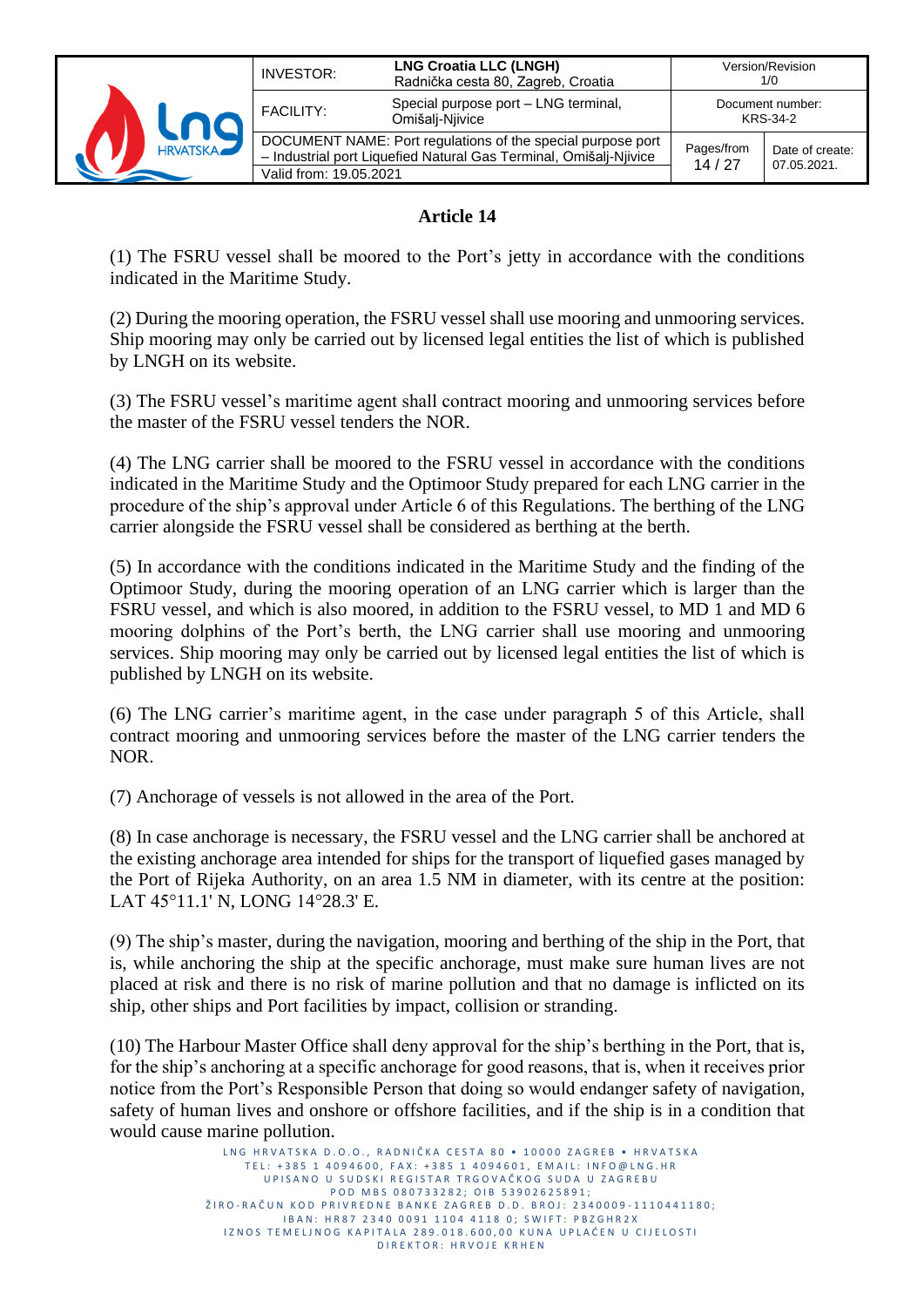

(11) As an exception, for the purpose of safety of navigation and environment protection, the Harbour Master Office may temporarily declare and publish that the Port is closed for traffic, with prior notice to the Port's Responsible Person.

(12) LNGH shall not be liable for damages incurred by pilotage, towing and mooring/unmooring service providers to the users of such services.

## **VI. PORT REGULATONS AND SECURITY**

#### **Article 15**

(1) In the Port area, the provisions of the ISPS Regulations, the provisions of the Act on the Security of Maritime Ships and Port Areas with all their subsequent amendments as well as the provisions of the Port Facility's Security Plan must be applied.

(2) A ship may only use the Port upon prior announcement and registering as indicated in the previous Articles of these Regulations, and with prior approval of the Port's Responsible Person and the approval of the Harbour Master Office in view of safety of navigation.

(3) The master shall be responsible for the arrival and departure of the ship to/from the Port and ship's safe stay on the berth in the Port, and the ship's owner, that is, shipper shall be responsible for any damage inflicted by the ship to other ships, the shore, devices, apparatuses or facilities.

(4) The person navigating the ship and/or the pilot must immediately inform the Port's Responsible Person and the Harbour Master Office if an extraordinary event occurs to persons, the hull, equipment, engine or cargo aboard, and in case of any damage inflicted on the shore and the equipment, or in case of observed environment pollution.

(5) The LNG carrier located in the Port must be ready for manoeuvring.

(6) Aboard a ship moored in the Port there must be a crew whose members carry out the work on the ship when it is sailing.

(7) A ship located in the Port must be moored with appropriate and proper mooring lines onto mooring devices. The ship's crew is responsible for monitoring the mooring lines.

#### **Article 16**

(1) While the LNG carrier is alongside in the Port, at least one standby fire-fighting tugboat must be available in the Port from the moment of the LNG carrier's mooring until the moment of its unmooring, and it shall have the following characteristics:

- at least 2 monitors,
- at least 1,200 m3 of water per hour/per monitor,

L N G HR V A T S K A D . O . O . . R A D N I Č K A CESTA 80 · 10000 Z A G R E B · HR V A T S K A TEL: +385 1 4094600, FAX: +385 1 4094601, EMAIL: INFO@LNG.HR UP I SANO U SUDSKI REGISTAR TRGOVAČKOG SUDA U ZAGREBU P O D M B S 0 8 0 7 3 3 2 8 2 ; O I B 5 3 9 0 2 6 2 5 8 9 1 ; ŽIRO-RAČUN KOD PRIVREDNE BANKE ZAGREB D.D. BROJ: 2340009-1110441180; I B A N : H R 8 7 2 3 4 0 0 0 9 1 1 1 0 4 4 1 1 8 0 ; S W I F T : P B Z G H R 2 X IZNOS TEMELJNOG KAPITALA 289.018.600,00 KUNA UPLAĆEN U CIJELOSTI D I R E K T O R : H R V O J E K R H E N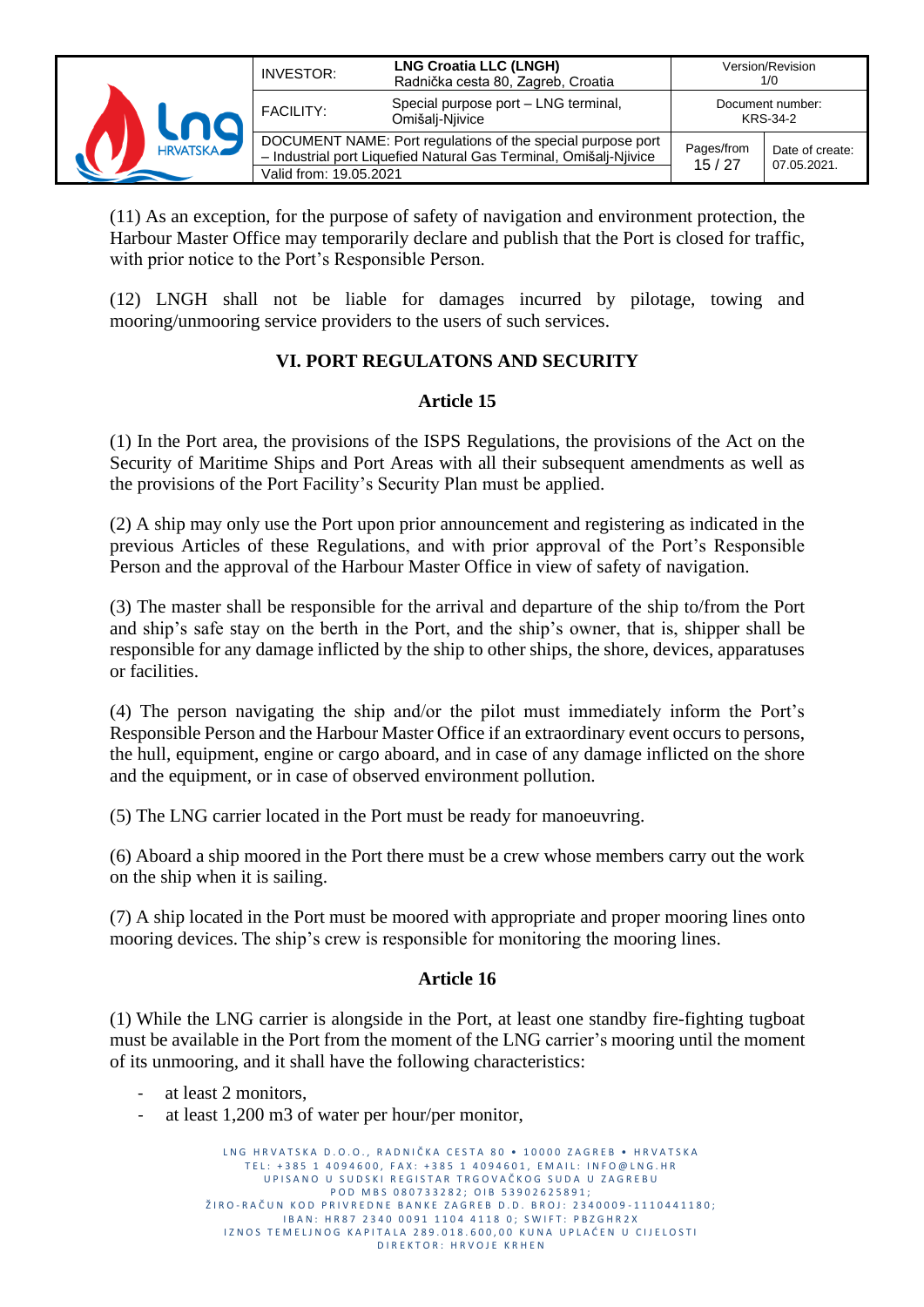|                 | INVESTOR:              | <b>LNG Croatia LLC (LNGH)</b><br>Radnička cesta 80, Zagreb, Croatia                                                              |                     | Version/Revision<br>1/0        |
|-----------------|------------------------|----------------------------------------------------------------------------------------------------------------------------------|---------------------|--------------------------------|
|                 | <b>FACILITY:</b>       | Special purpose port - LNG terminal,<br>Omišalį-Njivice                                                                          |                     | Document number:<br>KRS-34-2   |
| <b>HRVATSKA</b> | Valid from: 19.05.2021 | DOCUMENT NAME: Port regulations of the special purpose port<br>- Industrial port Liquefied Natural Gas Terminal, Omišalj-Njivice | Pages/from<br>16/27 | Date of create:<br>07.05.2021. |

- fire-fighting pumps of at least 2,400 m3 pressure capacity,
- at least 24 hours of continuous operation,
- the jet must reach at least 120 m horizontally,
- the jet must reach at least 45 m vertically,
- self-protection water system.

(2) The LNG carrier's maritime agent shall contract the services of a standby fire-fighting tugboat before the master of the LNG carrier tenders the NOR. Fire-fighting tugboat services may only be provided by licensed legal entities, the list of which is published by LNGH on its website.

(3) As long as the LNG carrier and the FSRU vessel are accommodated in the Port, ship masters will receive reports by VHF radio channel CH 68 i.e., by e-mail, on wind speed and direction and wave height read of the wave and tide measurement sensors and the meteorological station in the Port.

(4) Limit values for the operation of LNG carrier and the FSRU vessel in the Port are as follows:

 $(4.1)$  In case of a wind speed exceeding 21 knots ( $> 10.8$  m/s) or appearance of waves higher than 1 metre (i.e. significant wave height of 1.5 m or more) the Port shall declare a stand-by mode for possible emergency and consider aborting LNG transhipment. The Port's Responsible Person shall notify the Harbour Master Office on the stand-by mode in the Port. The master of the LNG carrier shall notify the pilots and tugboats on the need for stand-by.

 $(4.2)$  In case the wind intensifies to over 27 knots ( $>13.8$  m/s), the Port shall declare an emergency and the Port's Responsible Person shall notify the Harbour Master Office on the emergency in the Port. The prescribed procedure shall be followed to disconnect the flexible cryogenic hoses between the LNG carrier and the FSRU vessel. The master of the LNG carrier shall notify the pilots and tugboats on the stand-by and possible leaving of the berth, and place the towing lines.

 $(4.3)$  In case the wind intensifies to over 38 knots ( $>20.0$  m/s), the Port's Responsible Person shall notify the Harbour Master Office that the LNG carrier is preparing for emergency unberthing. The pilot(s) shall be boarded on the LNG carrier, at least 2 tugboats of not less than 500 kN (50 t towing force) with ASD propulsion shall provide assistance to the LNG carrier and the LNG carrier shall leave the berth and head to the anchorage.

(4.4) If the wind intensifies further, the send-out of NG from the FSRU vessel shall be aborted and the pilot(s) boarded, and the FSRU vessel, with the support of at least 2 tugboats of a towing force not less than 500 kN (50 t towing force) with ASD propulsion, shall endeavour, depending on the circumstances, to remain berthed. The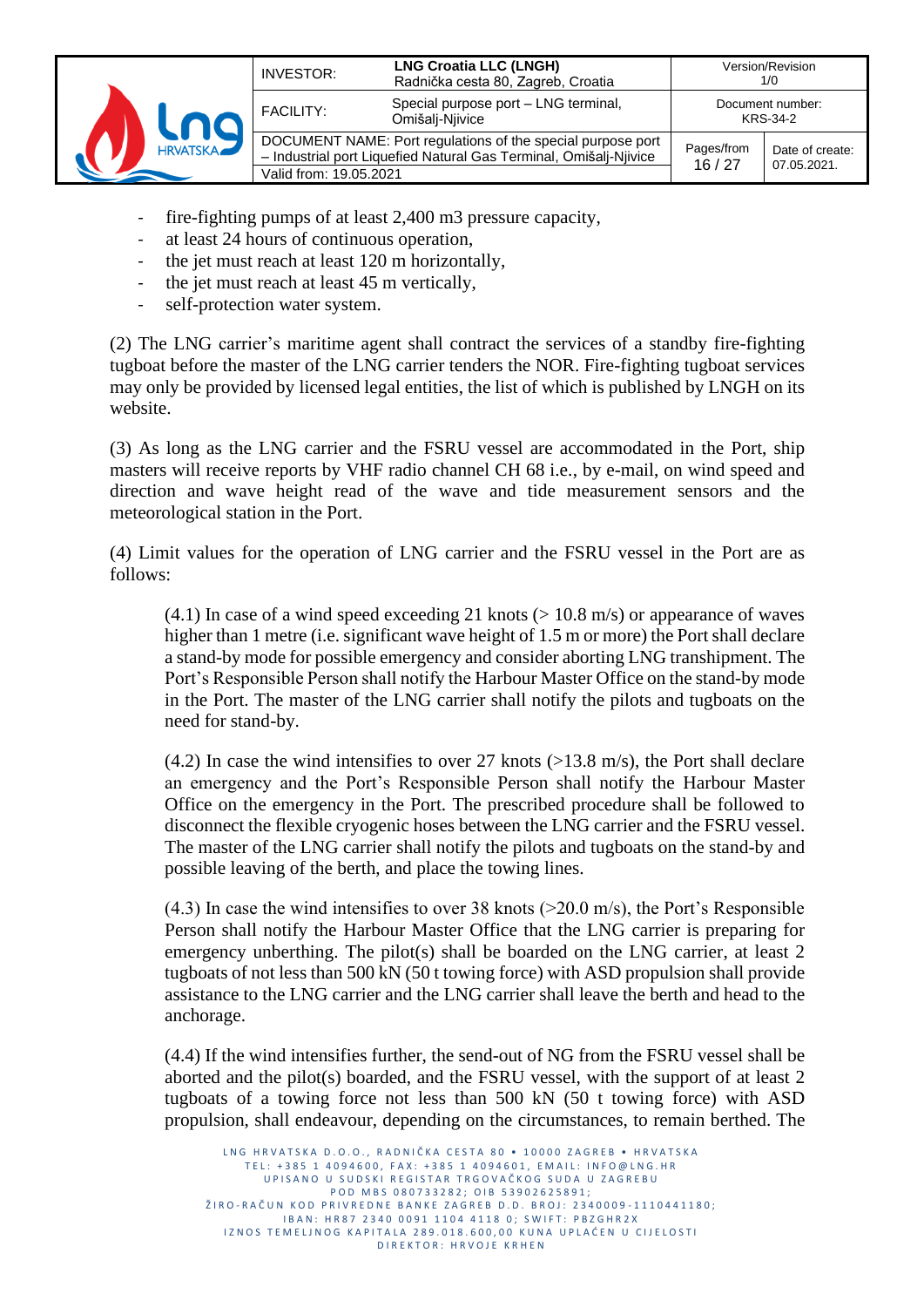|                 | INVESTOR:              | <b>LNG Croatia LLC (LNGH)</b><br>Radnička cesta 80, Zagreb, Croatia                                                              |                     | Version/Revision<br>1/0        |
|-----------------|------------------------|----------------------------------------------------------------------------------------------------------------------------------|---------------------|--------------------------------|
|                 | <b>FACILITY:</b>       | Special purpose port - LNG terminal,<br>Omišali-Niivice                                                                          |                     | Document number:<br>KRS-34-2   |
| <b>HRVATSKA</b> | Valid from: 19.05.2021 | DOCUMENT NAME: Port regulations of the special purpose port<br>- Industrial port Liquefied Natural Gas Terminal, Omišalj-Njivice | Pages/from<br>17/27 | Date of create:<br>07.05.2021. |

Port's Responsible Person shall notify the Harbour Master Office that the FSRU vessel is preparing for emergency unberthing.

(4.5) In case the FSRU vessel cannot remain berthed, the prescribed procedure shall be followed to disconnect the high-pressure cargo loading/unloading arms and, with the assistance of at least 3 tugboats of a towing force of not less than 500 kN (50 t towing force) with ASD propulsion, the FSRU vessel shall leave the berth and head to the anchorage.

(4.6) The Responsible person of the Port shall inform VTS Rijeka on the situation in the Port and the actions taken in the cases described in paragraphs 4.1 - 4.5 of this Article.

(5) The master of the LNG carrier or the master of the FSRU vessel or the Port's Responsible Person may bring a decision to abort cargo transhipment, disconnect the cargo loading/unloading arms or flexible cryogenic hoses and to leave the berth in other circumstances as well, that is, at any moment if they assess that the safety of any ship or of the Port is at risk.

(6) If unfavourable weather conditions require the FSRU vessel to unberth from the LNG Terminal's jetty, the jetty of the LNG terminal and all the auxiliary installations and facilities shall be inspected to ensure no damage has occurred before the FSRU vessel is allowed to return to the LNG Terminal Industrial Port and be berthed to the LNG Terminal's jetty.

(7) The Harbour Master Office may abort Port operations in case of bad weather or other threats to life and property in the Port.

## **Article 17**

(1) In the area of the Port, it is forbidden to:

- transfer residue ship fuel between ship tanks,
- clean, scrape and paint the vessel hull both above and below the water level,
- weld, set up a fire in an outdoor fireplace on the shore or on a vessel,
- pollute the air by emitting dust, smoke and other gases in excess of the allowed quantities established by valid regulations,
- fish, swim, dive, windsurf, water-ski, or drive a motorboat,
- dispose or pollute with any type of waste the shore or the sea, in an uncontrolled manner,
- perform works of repairing and reconstructing the vessel hull, deck, equipment and engine outside regular works,
- gas freeing cargo tanks into the atmosphere,
- burn waste aboard a vessel,
- endanger, in any manner, the safety of navigation, human lives and the environment,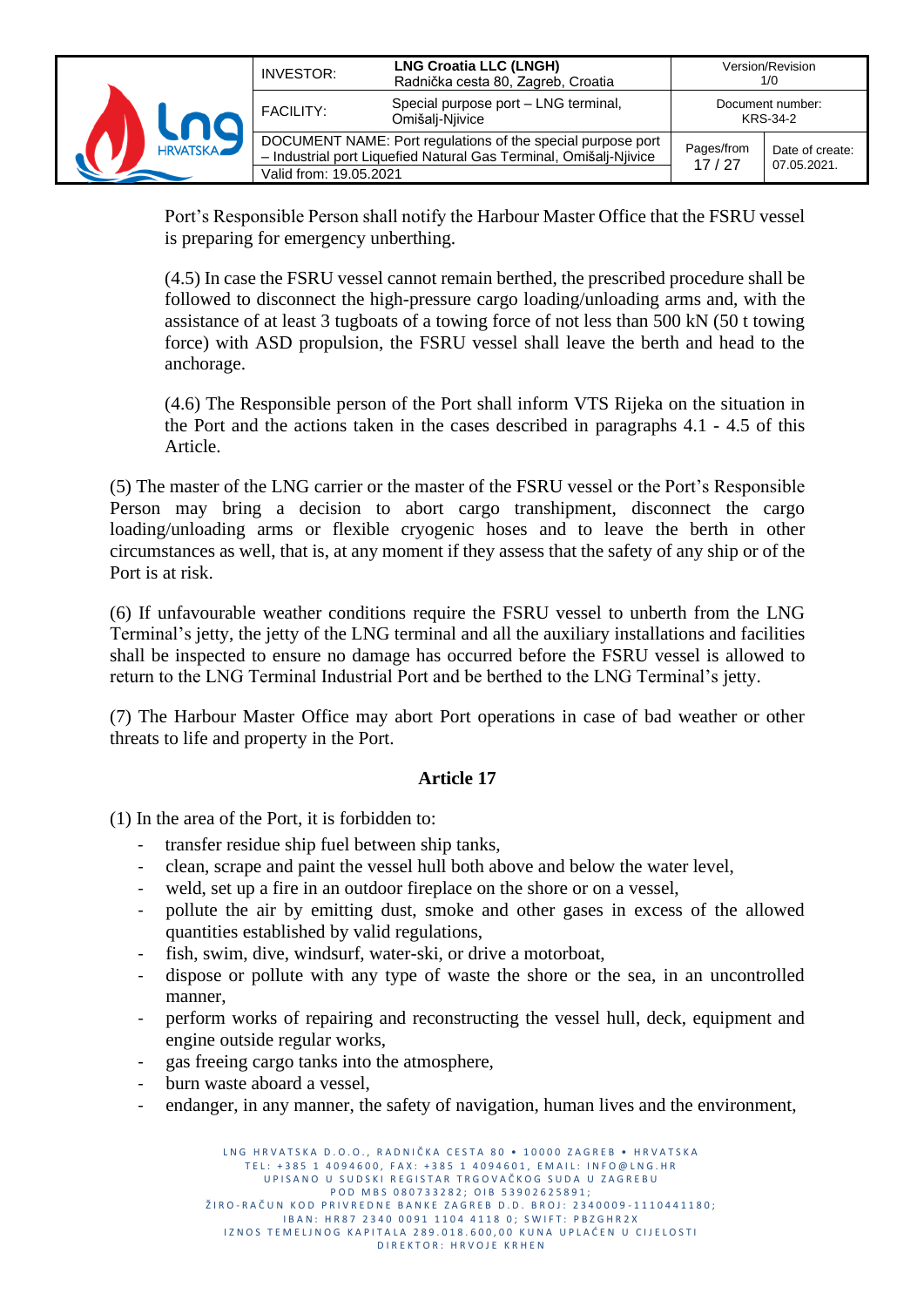|                 | INVESTOR:              | <b>LNG Croatia LLC (LNGH)</b><br>Radnička cesta 80, Zagreb, Croatia                                                              |                     | Version/Revision<br>1/0        |
|-----------------|------------------------|----------------------------------------------------------------------------------------------------------------------------------|---------------------|--------------------------------|
|                 | <b>FACILITY:</b>       | Special purpose port - LNG terminal,<br>Omišalį-Njivice                                                                          |                     | Document number:<br>KRS-34-2   |
| <b>HRVATSKA</b> | Valid from: 19.05.2021 | DOCUMENT NAME: Port regulations of the special purpose port<br>- Industrial port Liquefied Natural Gas Terminal, Omišalj-Njivice | Pages/from<br>18/27 | Date of create:<br>07.05.2021. |

- venting excess boil-off natural gas in the area of the Port is not allowed, that is, it is only allowed in critical situations to preserve ship integrity, in which case the LNG Terminal's Responsible Person and the Port's Responsible Person must be informed and LNG transhipment must be aborted immediately,
- use ballast water chlorination devices,
- smoke, use matches and lighters,
- smoke aboard a ship berthed in the Port, except in the areas defined in a written document by the master,
- use alcohol and drugs,
- use mobile phones in marked designated areas which are not explosion proof,
- use video cameras, cameras and similar devices,
- keep substances prone to self-ignition,
- use open fire in any form,
- provide access to vehicles without an inbuilt spark arrester,
- dispose flammable material of any kind,
- use electric devices without safety functions,
- clean the shore and other polluted surfaces with easily flammable materials,
- works which require open fire may exceptionally be performed in the area of the Port only with the approval of the Port's Responsible Person, with special precautions,

#### **Article 18**

(1) Pursuant to Article 9 of this Regulations and in the manner as prescribed by the Act on the Security of Maritime Ships and Ports, the master or SSO of the ship and the PFSO shall sign a properly filled-out Declaration of Security which is an integral part as Annex 3 of this Regulations.

(2) The security level for ports in the Republic of Croatia is determined by the Ministry of the Interior which informs the Maritime rescue and coordinating centre (MRCC) on the defined security level and any changes thereto, and the MRCC further notifies this, in an appropriate manner, to the ports, ships of Croatian nationality and ships sailing in internal sea waters and the territorial sea of the Republic of Croatia.

(3) Within 30 minutes from the moment of receiving the notification from the MRCC on the change in the Port security level, the PFSO shall ensure the notification on the security level or on the change thereof is received by all ships which are located in the Port area or which have announced their intention to sail into the Port area and inform them on the safety measures and procedures in force.

(4) A ship located in the Port and the Port shall act in a manner consistent with the highest possible security level declared for the ship or the Port. FSRU vessel's SSO, LNG carrier's SSO and the Port's PFSO shall coordinate their interaction.

> L N G HR V A T S K A D O . O . R A D N I Č K A C F S T A 80 · 10000 Z A G R F B · HR V A T S K A TEL: +385 1 4094600, FAX: +385 1 4094601, EMAIL: INFO@LNG.HR UPISANO U SUDSKI REGISTAR TRGOVAČKOG SUDA U ZAGREBU P O D M B S 0 8 0 7 3 3 2 8 2 ; O I B 5 3 9 0 2 6 2 5 8 9 1 ; ŽIRO-RAČUN KOD PRIVREDNE BANKE ZAGREB D.D. BROJ: 2340009-1110441180; I B A N : H R 8 7 2 3 4 0 0 0 9 1 1 1 0 4 4 1 1 8 0 ; S W I F T : P B Z G H R 2 X IZNOS TEMELJNOG KAPITALA 289.018.600,00 KUNA UPLAĆEN U CIJELOSTI D I R E K T O R : H R V O J E K R H E N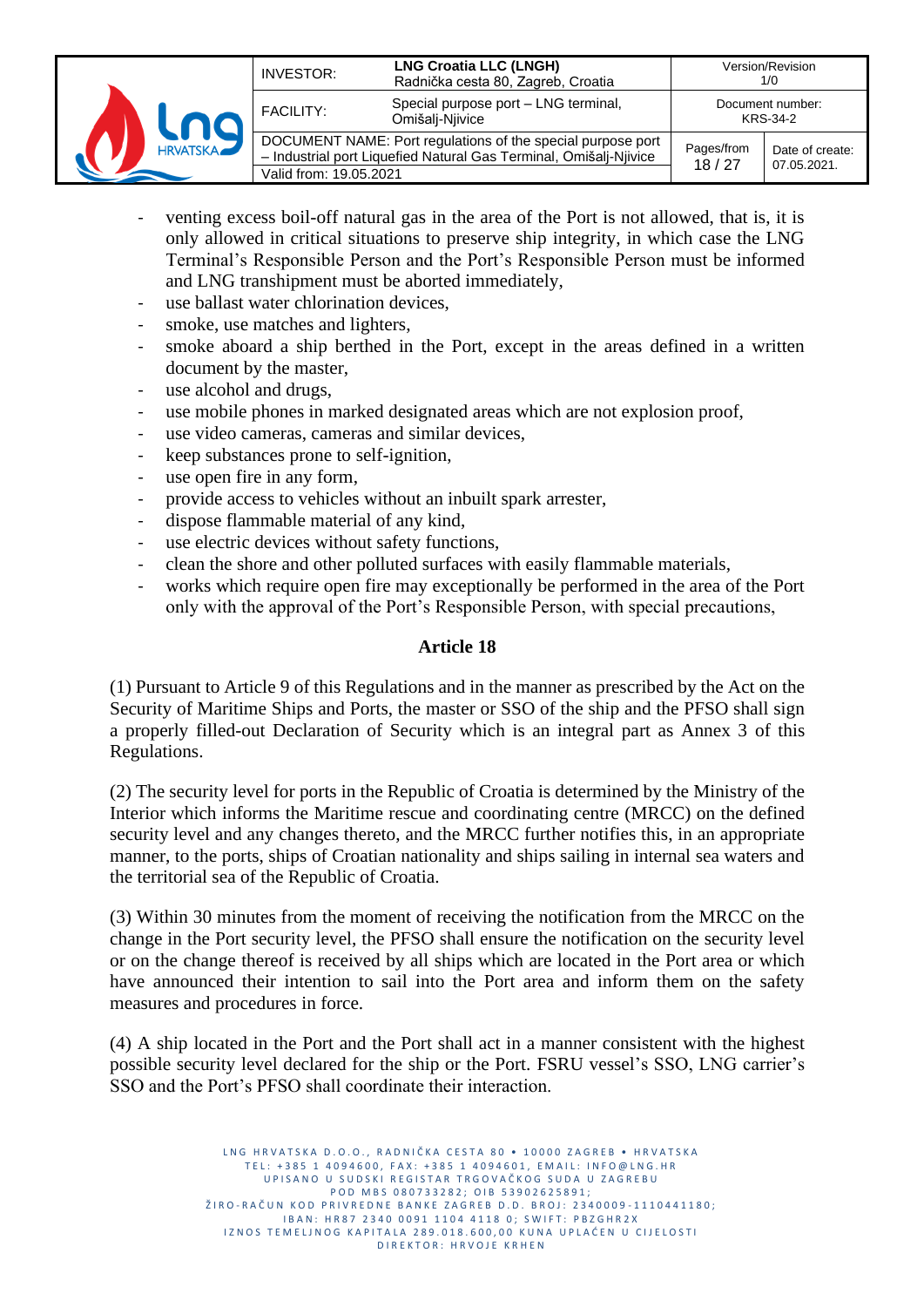| <b>HRVATSKA</b> | <b>INVESTOR:</b>                                                                                                                                           | <b>LNG Croatia LLC (LNGH)</b><br>Radnička cesta 80, Zagreb, Croatia |                              | Version/Revision<br>1/0        |
|-----------------|------------------------------------------------------------------------------------------------------------------------------------------------------------|---------------------------------------------------------------------|------------------------------|--------------------------------|
|                 | <b>FACILITY:</b>                                                                                                                                           | Special purpose port - LNG terminal,<br>Omišalį-Njivice             | Document number:<br>KRS-34-2 |                                |
|                 | DOCUMENT NAME: Port regulations of the special purpose port<br>- Industrial port Liquefied Natural Gas Terminal, Omišalj-Njivice<br>Valid from: 19.05.2021 |                                                                     | Pages/from<br>19/27          | Date of create:<br>07.05.2021. |

(5) The activity of the ship and Port at each of the declared security levels shall be performed in the manner defined by the Act on the Security of Maritime Ships and Ports, EU Regulation 725/2004, that is, according to the Port Facility Security Plan.

(6) All the persons present in the Port shall act according to the instruction of the PFSO in accordance with the Port Facility Security Plan and the security level applied in the Port.

(7) The crew of the FSRU vessel berthed in the Port shall only leave the ship upon crew exchange or in case of exceptional circumstances (injury, illness, etc.) in such manner that the master of the FSRU vessel shall submit to the PFSO a list of the FSRU vessel's crew members who are embarking/disembarking the FSRU vessel through the Port area.

(8) FSRU vessel's crew members may move in the Port area exclusively on arrival to / departure from the FSRU vessel through the corridor which is the safest and fastest way through the Port without stopping.

(9) FSRU vessel's crew members may move in the Port area only in exceptional situations, when performing activities related to FSRU vessel's safe operation, with prior reporting to the PFSO. In those cases, crew members shall move as close to the ship as possible. Crew members shall be recognizable (wear uniforms and appropriate markings) to facilitate their identification. At higher security levels, the FSRU vessel's crew may not move in the area of the Port.

(10) The LNG carrier's crew may not embark and disembark from the ship while it is berthed in the Port.

## **VII. DELIVERY OF SHIP SUPPLIES**

#### **Article 19**

(1) In case ship supplies are required, the ship's agent shall notify the PFSO on the intention of resupplying the FSRU vessel and obtain approval for doing so. The supplies planned for delivery may not be boarded if the FSRU vessel's master or maritime agent fail to notify the PFSO thereon in advance.

(2) The notification shall include a description of the supplies being delivered, packages, manner of delivery, registration number of the vehicle and name of the driver delivering supplies who needs to submit a Request to enter the Port and obtain the Permission to Enter the Port prior to entry into the Port area.

(3) The vehicle carrying supplies may be let through to the FSRU vessel only upon prior inspection on entry into the Port area, and on inspection of the persons located in the vehicle, inspection of the vehicle's cargo area and the supplies being delivered.

(4) Any defects in the packaging must be indicated on the supplies list.

L N G H R V A T S K A D O .<br>L N G H R V A T S K A D O . D R A D N L Č K A C E S T A 80 · 10000 Z A G R E B · H R V A T S K A TEL: +385 1 4094600, FAX: +385 1 4094601, EMAIL: INFO@LNG.HR UP I SANO U SUDSKI REGISTAR TRGOVAČKOG SUDA U ZAGREBU P O D M B S 0 8 0 7 3 3 2 8 2 ; O I B 5 3 9 0 2 6 2 5 8 9 1 ; ŽIRO-RAČUN KOD PRIVREDNE BANKE ZAGREB D.D. BROJ: 2340009-1110441180; I B A N : H R 8 7 2 3 4 0 0 0 9 1 1 1 0 4 4 1 1 8 0 ; S W I F T : P B Z G H R 2 X IZNOS TEMELJNOG KAPITALA 289.018.600,00 KUNA UPLAĆEN U CIJELOSTI D I R E K T O R : H R V O J E K R H E N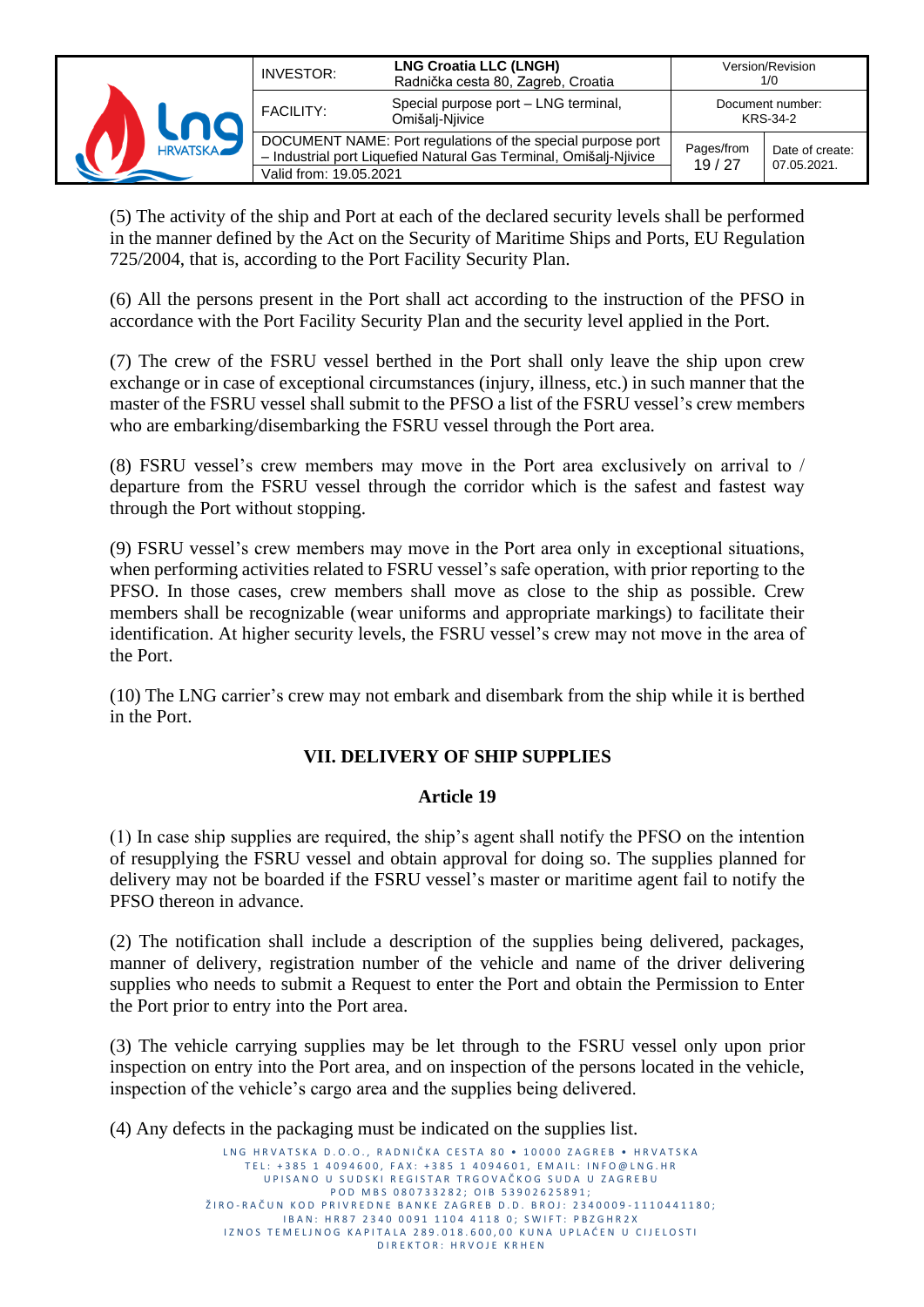

(5) The FSRU vessel's crew shall take over the ship supplies in front of the ship and board them onto the FSRU vessel immediately.

(6) Delivery of ship supplies to the LNG carrier during its berthing is not allowed.

## **VIII. HANDLING DANGEROUS CARGO**

#### **Article 20**

(1) Handling dangerous cargo in the Port shall be carried out in accordance with the Regulation on handling of dangerous substances, the conditions and manner of performing transport in maritime traffic, loading and unloading of dangerous substances, bulk and other cargo in ports, and the manner of preventing the spreading of spilled oil in ports with all the subsequent amendments, instructions and/or orders of the Port's Responsible Person, the Harbour Master Office or other competent authorities brought based on authorization under the Regulations as well as the other regulations of the Republic of Croatia on the handling of dangerous substances.

(2) In addition to the Regulations from paragraph 1 of this Article, in the Port area, the Regulation on handling of dangerous substances in the Port, published by LNGH on its website, shall also apply.

(3) Unless all the conditions from the Regulation on handling of dangerous substances in the Port have been met, it is forbidden to handle dangerous substances, or, in case works have already been started, further work should be aborted until the conditions from the Regulation on handling of dangerous substances have been met.

(4) The handling of dangerous substances must be carried out in the manner and under the conditions ensuring safe work (safety of people and the environment), especially in relation to the type of dangerous substances, means or devices used to perform such works, area where the work (handling) is carried out, weather conditions prevailing during the handling of dangerous substances and with mandatory supervision of LNGH's professional person.

(5) The location of handling of dangerous substances in the Port area shall be the ship loading/unloading dangerous substances, the FSRU vessel dangerous substances are being loaded to or unloaded from, the Port's jetty, and the access to the jetty, as described in Annex 2 which is an integral part of this Regulations.

(6) Dangerous substances may not be handled in the Port unless a professional person is present at the location of the handling of dangerous substances.

(7) The handling of dangerous substances shall include: loading, unloading and transhipment of dangerous substances from/to the ship or from/to the vehicle, placement of dangerous substances on a FSRU vessel onto/from which the dangerous substances are being loaded/unloaded, storage and transport of dangerous substances in the Port area.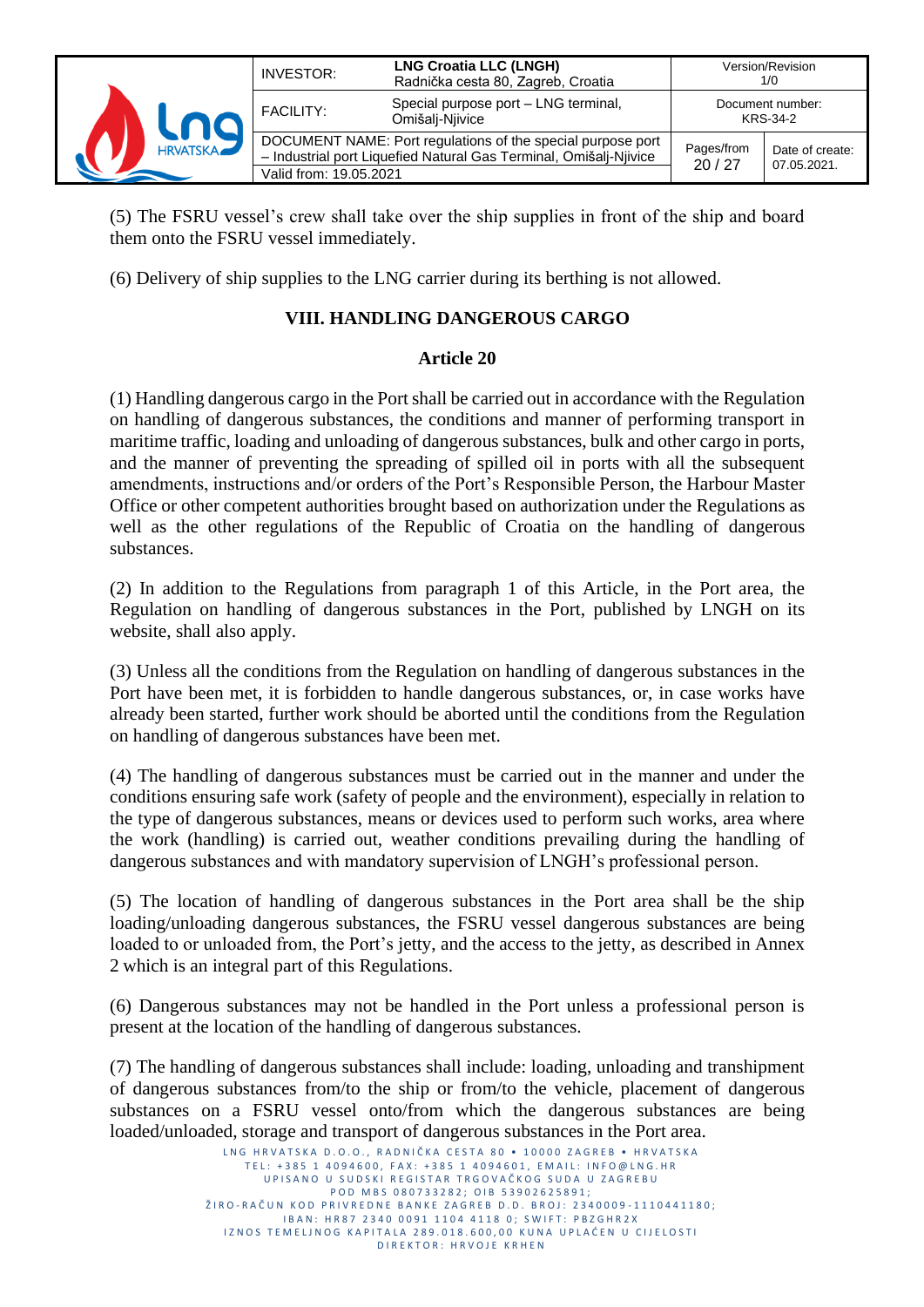| <b>HRVATSKA</b> | INVESTOR:              | <b>LNG Croatia LLC (LNGH)</b><br>Radnička cesta 80, Zagreb, Croatia                                                              | Version/Revision<br>1/0      |                                |
|-----------------|------------------------|----------------------------------------------------------------------------------------------------------------------------------|------------------------------|--------------------------------|
|                 | <b>FACILITY:</b>       | Special purpose port - LNG terminal,<br>Omišalį-Njivice                                                                          | Document number:<br>KRS-34-2 |                                |
|                 | Valid from: 19.05.2021 | DOCUMENT NAME: Port regulations of the special purpose port<br>- Industrial port Liquefied Natural Gas Terminal, Omišalj-Njivice | Pages/from<br>21/27          | Date of create:<br>07.05.2021. |

(8) A ship transporting or intending to load or unload dangerous substances, that it, a vehicle transporting or intending to load or unload such substances may not sail/enter into the Port area before the Port's Responsible Person approves their sailing or entry into the Port area based on a Declaration of dangerous or polluting goods and the Safety Letter.

(9) The Declaration of dangerous or polluting goods and the Safety Letter, in the manner laid down by the Regulation on handling of dangerous substances in the Port, shall be submitted:

- by the master or maritime agent of the ship loading/unloading dangerous substances or pollutants or if dangerous substances are located aboard a ship in transit,
- by the FSRU vessel's master or maritime agent if dangerous substances or pollutants are loaded/unloaded to/from the FSRU vessel,
- by the economic entity authorized for road transport of dangerous substances if dangerous substances or pollutants are loaded/unloaded to/from a vehicle.

(10) Handling of dangerous substances in the Port area shall be aborted:

- during unfavourable weather and maritime conditions in the Port as defined by Article 16 (4) of this Regulations,
- in case of a malfunction of any device used to handle dangerous substances if such malfunction might cause marine pollution or endanger human lives,
- in case of a fire or extraordinary circumstances in the area of the Port.

(11) In case of any danger or accident, persons handling dangerous substances shall report this, immediately and in the most appropriate manner, to the Port's Responsible Person, the Harbour Master Office and other relevant units - fire fighters, the police, etc. and suspend any further operations until the danger is removed, or the accident is resolved and the causes of the danger or accident are found.

(12) Bunkering in the Port is only allowed for the FSRU vessel, and only when the LNG carrier is not moored to the FSRU vessel, as well in the manner laid down by the Regulation on handling of dangerous substances in the Port.

## **IX. ENVIRONMENTAL PROTECTION**

#### **Article 21**

(1) Waste in the Port shall be managed in accordance with the Plan for handling of waste and cargo residue in the Port.

(2) In the Port, it is not allowed to throw away refuse, leave cargo residue and discharge oily and polluted waters, waste oil and any other oily or crude material or other substances polluting the Port.

> L N G HR V A T S K A D O . O . R A D N I Č K A C F S T A 80 · 10000 Z A G R F B · HR V A T S K A TEL: +385 1 4094600, FAX: +385 1 4094601, EMAIL: INFO@LNG.HR UP I SANO U SUDSKI REGISTAR TRGOVAČKOG SUDA U ZAGREBU P O D M B S 0 8 0 7 3 3 2 8 2 ; O I B 5 3 9 0 2 6 2 5 8 9 1 ; ŽIRO-RAČUN KOD PRIVREDNE BANKE ZAGREB D.D. BROJ: 2340009-1110441180; I B A N : H R 8 7 2 3 4 0 0 0 9 1 1 1 0 4 4 1 1 8 0 ; S W I F T : P B Z G H R 2 X IZNOS TEMELJNOG KAPITALA 289.018.600,00 KUNA UPLAĆEN U CIJELOSTI D I R E K T O R : H R V O J E K R H E N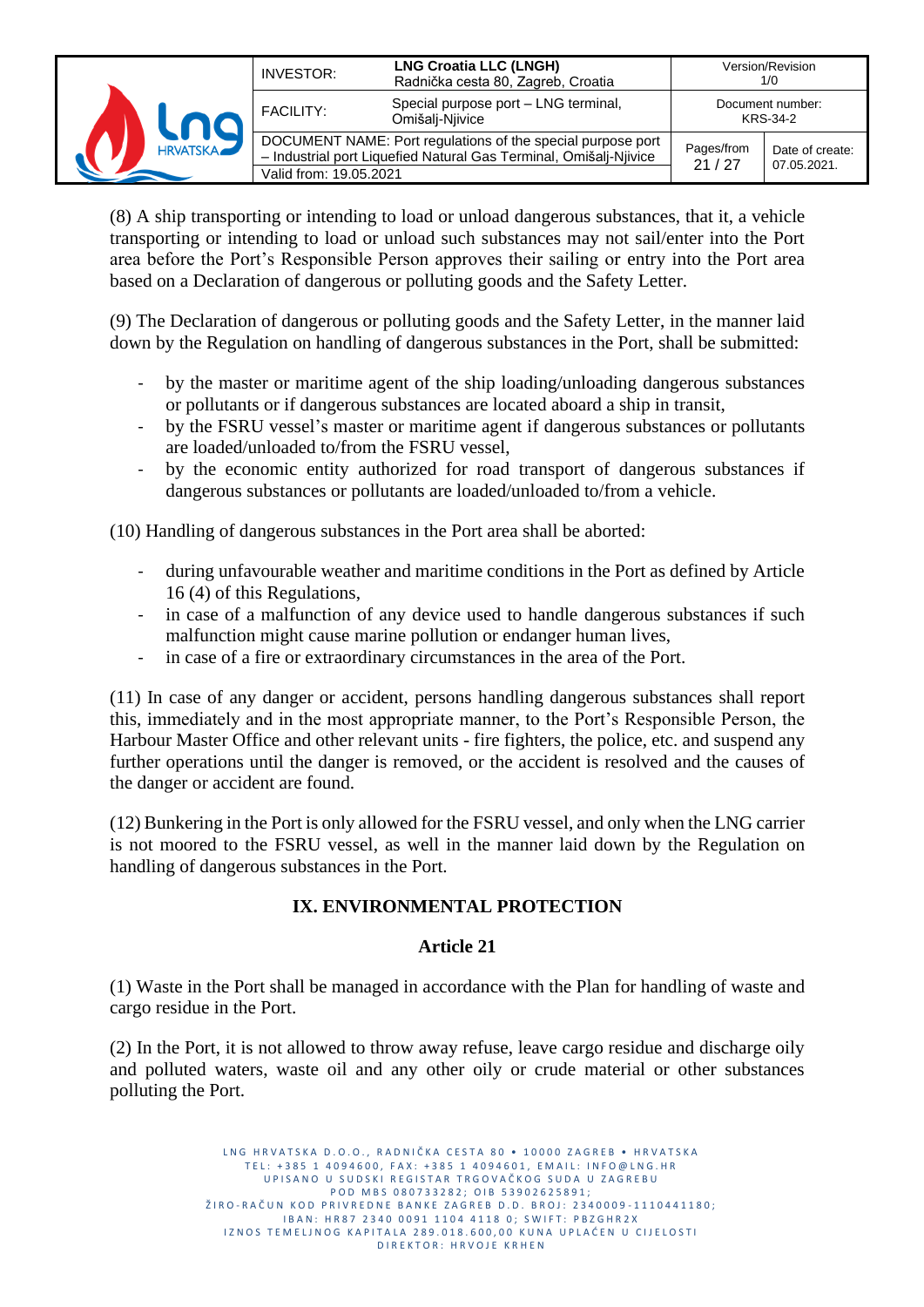| <b>HRVATSKA</b> | <b>INVESTOR:</b>       | <b>LNG Croatia LLC (LNGH)</b><br>Radnička cesta 80, Zagreb, Croatia                                                              |                              | Version/Revision<br>1/0        |
|-----------------|------------------------|----------------------------------------------------------------------------------------------------------------------------------|------------------------------|--------------------------------|
|                 | <b>FACILITY:</b>       | Special purpose port - LNG terminal,<br>Omišalį-Njivice                                                                          | Document number:<br>KRS-34-2 |                                |
|                 | Valid from: 19.05.2021 | DOCUMENT NAME: Port regulations of the special purpose port<br>- Industrial port Liquefied Natural Gas Terminal, Omišalj-Njivice | Pages/from<br>22/27          | Date of create:<br>07.05.2021. |

(3) The waste from the previous paragraph of this Article which has been left without control in the Port area, that is, which is polluting the shore or the sea, shall be removed or cleaned up at the cost of the perpetrator.

(4) Reception of waste in the Port area is performed by licensed operators of port waste receptacles, that is, specialized companies licensed for waste management granted permission by LNGH to access the Port area in order to perform the activities of reception of waste from ships for the purpose of its transport for treatment or disposal, and a list of these operators is available on LNGH's website.

(5) The ship's master shall deliver the waste and cargo residue into port receptacles in accordance with the provisions of the MARPOL 73/78 Convention and the provisions of the Regulations on the conditions and manner of maintaining order in ports and other parts of internal sea waters and the territorial sea of the Republic of Croatia with all subsequent amendments, in the manner prescribed by Article 9(7) of this Regulations and the Plan for handling of waste and cargo residue in the Port.

(6) The costs, referred to in the previous paragraph of this Article, shall be compensated to the port waste receptacle operators by the ship using the receptacles.

## **X. EMERGENCY MEASURES**

#### **Article 22**

(1) In case of an emergency on the ship that represents or might represent a threat to persons, the ship or the cargo, that is, that has caused or might cause environmental pollution, the ship's master shall notify immediately the Port's Responsible Person and the Harbour Master Office thereon.

(2) Extraordinary circumstances in the Port include:

- adverse weather conditions as defined in Article 12(3) and Article 16(4) of this Regulations,
- uncontrolled discharge of LNG/NG into the environment,
- fire,
- uncontrolled discharge of propellants, oils, oily waters or other illicit substances into the sea,
- security threat or incident reported by an LNG carrier, an FSRU vessel, the Harbour Master Office, PFSO.

(3) In case of adverse weather conditions, the procedure shall be followed as defined in Article 12(3) and Article 16(4) of this Regulations.

(4) In case of uncontrolled discharge of LNG/NG into the environment:

LNG HRVATSKA D.O.O., RADNIČKA CESTA 80 · 10000 ZAGREB · HRVATSKA TEL: +385 1 4094600, FAX: +385 1 4094601, EMAIL: INFO@LNG.HR U P I SA NO U SUD SKI REGISTAR TRGOVAČKOG SUDA U ZAGREBU P O D M B S 0 8 0 7 3 3 2 8 2 ; O I B 5 3 9 0 2 6 2 5 8 9 1 ; ŽIRO-RAČUN KOD PRIVREDNE BANKE ZAGREB D.D. BROJ: 2340009-1110441180; I B A N : H R 8 7 2 3 4 0 0 0 9 1 1 1 0 4 4 1 1 8 0 ; S W I F T : P B Z G H R 2 X IZNOS TEMELJNOG KAPITALA 289.018.600,00 KUNA UPLAĆEN U CIJELOSTI D I R E K T O R : H R V O J E K R H E N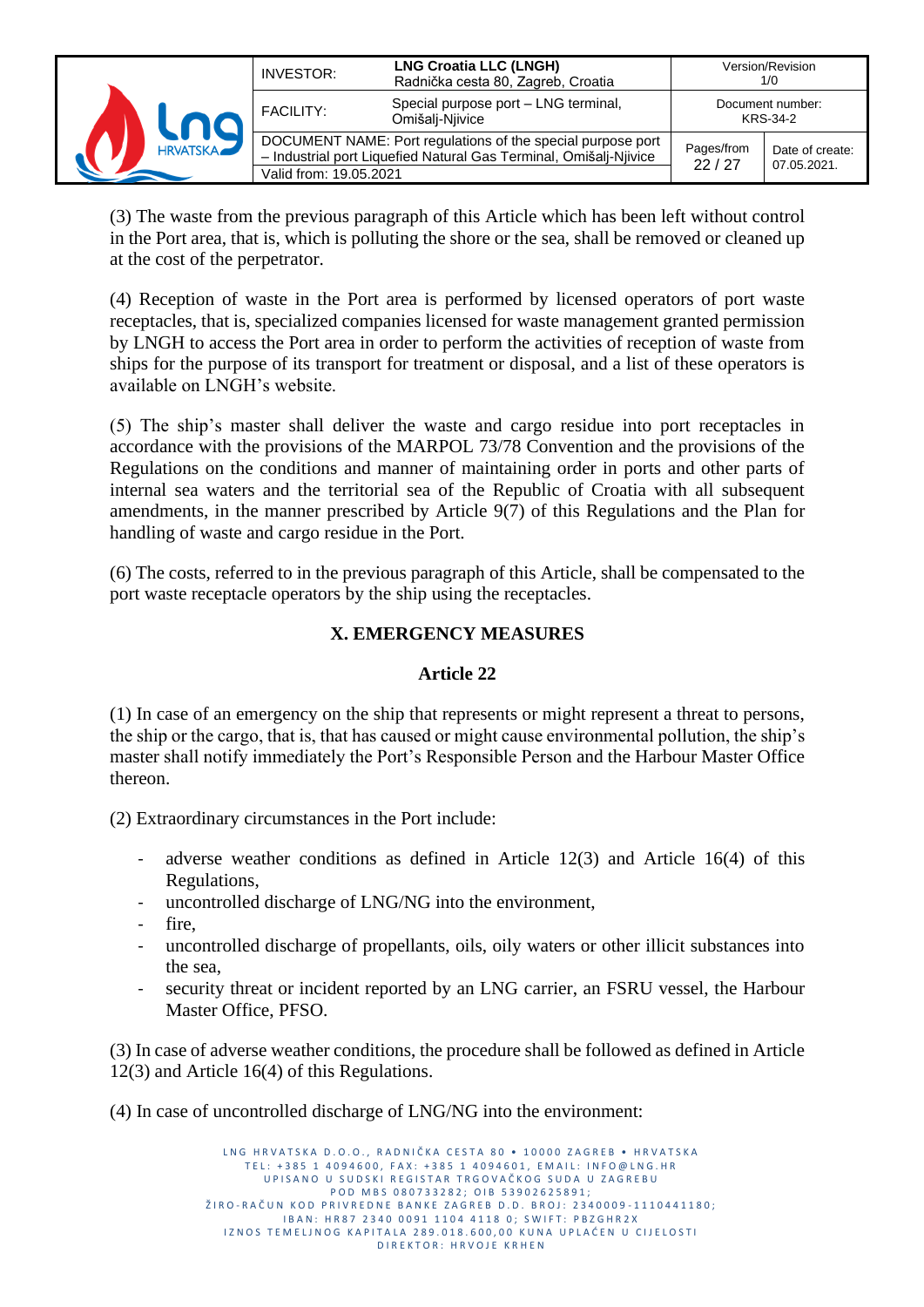| <b>HRVATSKA</b> | INVESTOR:                                                                                                                                                  | <b>LNG Croatia LLC (LNGH)</b><br>Radnička cesta 80, Zagreb, Croatia |                     | Version/Revision<br>1/0        |
|-----------------|------------------------------------------------------------------------------------------------------------------------------------------------------------|---------------------------------------------------------------------|---------------------|--------------------------------|
|                 | <b>FACILITY:</b>                                                                                                                                           | Special purpose port - LNG terminal,<br>Omišalį-Njivice             |                     | Document number:<br>KRS-34-2   |
|                 | DOCUMENT NAME: Port regulations of the special purpose port<br>- Industrial port Liquefied Natural Gas Terminal, Omišalj-Njivice<br>Valid from: 19.05.2021 |                                                                     | Pages/from<br>23/27 | Date of create:<br>07.05.2021. |

- Activation of the agreed alarm.
- If the LNG carrier is berthed and LNG transhipment is ongoing, the activated ESD system aborts the LNG transhipment operation and cryogenic unloading hoses and unloading arms are disconnected. The water curtain system is activated in the area of cryogenic unloading hoses, the LNG discharge prevention system is activated.
- The LNG carrier, the FSRU vessel and the onshore part of the LNG Terminal shall activate their fire extinguishing system.
- All possible ignition sources shall be secured/removed.
- The Port's Responsible Person shall be notified, and they shall notify the Harbour Master Office on the stand-by mode in the Port and, in case of formation of a cloud due to the vaporization of emitted LNG, the 112 Rijeka County Centre shall be notified.
- If an LNG carrier is berthed, the LNG carrier's master shall notify the pilots and additional tugboats on the need for stand-by for emergency evacuation of the Port.
- If only the FSRU vessel is berthed, the FSRU vessel's master shall notify the pilots and additional tugboats on the need for stand-by for emergency evacuation of the Port.
- The stand-by firefighting tugboat(s) positioned on the windward side of the location of discharge of the LNG shall act according to the orders of the ship's master.

(5) In case of fire:

- The agreed alarm shall be sounded, and fire extinguishing shall be immediately initiated.
- If the LNG carrier is berthed and LNG transhipment is ongoing, the ESD system shall be activated, the LNG transhipment operation aborted, and the procedure of disconnection of cryogenic unloading hoses and/or unloading arms shall be initiated.
- The LNG carrier, the FSRU vessel and the onshore part of the LNG Terminal shall activate their fire extinguishing system.
- The firefighting tugboat(s) shall proceed according to the orders of the ship's master.
- The Port's Responsible Person shall be notified, and they shall notify the Harbour Master Office on the emergency situation in the Port. In case of a larger fire, the 112 Rijeka County Centre or the closest firefighting unit on number 193 shall be notified.
- In case of a larger fire, the firefighting tugboat(s) shall be called in to provide additional assistance in putting out the fire from the seaward side.
- If an LNG carrier is berthed, the LNG carrier master shall notify the pilots and additional tugboats on the need for stand-by for emergency evacuation of the Port. By way of exception, the LNG carrier shall leave the Port with the assistance of a firefighting tugboat.
- If only the FSRU vessel is berthed, the FSRU vessel's master shall notify the pilots and tugboats on the need for stand-by for emergency evacuation of the Port.

(6) In case of uncontrolled discharge of propellant, oils, oily waters or other illicit substances into the sea:

> L N G H R V A T S K A D O . O . R A D N I Č K A C E S T A 80 · 10000 Z A G R E R · H R V A T S K A TEL: +385 1 4094600, FAX: +385 1 4094601, EMAIL: INFO@LNG.HR U P I SANO U SUD SKI REGISTAR TRGOVAČKOG SUDA U ZAGREBU P O D M B S 0 8 0 7 3 3 2 8 2 ; O I B 5 3 9 0 2 6 2 5 8 9 1 ; ŽIRO-RAČUN KOD PRIVREDNE BANKE ZAGREB D.D. BROJ: 2340009-1110441180; I B A N : H R 8 7 2 3 4 0 0 0 9 1 1 1 0 4 4 1 1 8 0 ; S W I F T : P B Z G H R 2 X IZNOS TEMELJNOG KAPITALA 289.018.600,00 KUNA UPLAĆEN U CIJELOSTI D I R E K T O R : H R V O J E K R H E N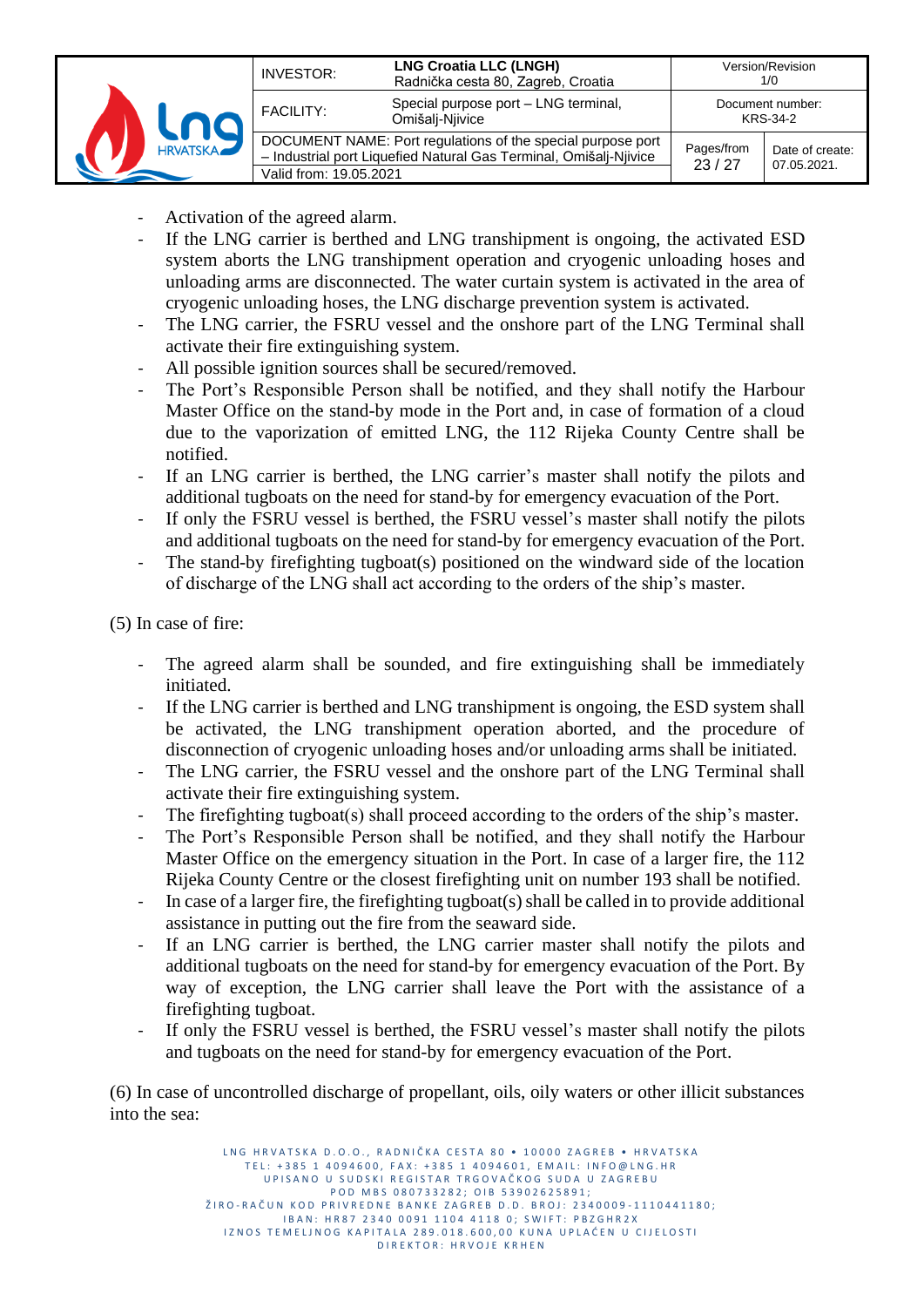| <b>HRVATSKA</b> | INVESTOR:              | <b>LNG Croatia LLC (LNGH)</b><br>Radnička cesta 80, Zagreb, Croatia                                                              |                              | Version/Revision<br>1/0        |
|-----------------|------------------------|----------------------------------------------------------------------------------------------------------------------------------|------------------------------|--------------------------------|
|                 | <b>FACILITY:</b>       | Special purpose port - LNG terminal,<br>Omišali-Niivice                                                                          | Document number:<br>KRS-34-2 |                                |
|                 | Valid from: 19.05.2021 | DOCUMENT NAME: Port regulations of the special purpose port<br>- Industrial port Liquefied Natural Gas Terminal, Omišalj-Njivice | Pages/from<br>24/27          | Date of create:<br>07.05.2021. |

- If the LNG carrier is berthed and LNG transhipment is ongoing, the LNG transhipment operation shall be aborted.
- All possible ignition sources shall be secured/removed.
- Measures shall be undertaken to stop the discharge. If the ship is capable of containing and restraining the extent of uncontrolled discharge, all available measures shall immediately be undertaken on the ship.
- The Port's Responsible Person shall be notified, and they shall notify the Harbour Master Office and the 112 Rijeka County Centre on the stand-by mode in the Port.
- Preparations shall start to limit the contamination by surrounding the ship multiple times with appropriate containment booms.
- In case of larger quantities, that is, in case the contamination has spread, the Port's Responsible Person shall notify the licensed operators for contamination removal on the quantity of the substance released into the sea, its properties and the measures undertaken, and they shall also notify the County Operational Centre.
- Undertaking of measures for mitigation and removal of the risk from marine pollution shall be ordered by the head of the Directorate for the implementation of the Interventions Plan or the County Operational Centre, depending on the extent of the contamination, hence also on the competence.
- The costs of pollution clean-up incurred by the operators of port waste receptacles shall be compensated by the ship responsible for uncontrolled discharge of propellants, oil, oily water or other illicit substances into the sea.

(7) In case of a security threat or incident reported by the LNG carrier and/or the FSRU vessel, and/or the Harbour Master Office, and/or the PFSO:

- the Port Facility Security Plan shall be followed.
- Using the fastest and most appropriate communication system, the PFSO shall communicate with the LNG carrier's SSO and/or the FSRU vessel's SSO and the Harbour Master Office how to proceed further, they shall notify the competent state authorities and, depending on the circumstance, request their assistance.
- If a safety incident is such that it could endanger people's lives and the integrity of property or if a security threat might grow into such an incident, the PFSO, that is, the competent state authorities may limit the performance of all Port operations until the situation returns to normal.

(8) A ship berthed in the Port shall provide first aid to any person injured on the ship.

(9) In case of an injury or death of any person aboard a ship berthed in the Port, the ship's master shall provide the Port's Responsible Person as soon as possible with a brief description of the event causing the injury or death of the person(s) aboard.

(10) If the ship loses part of the equipment in the Port area, the ship's master shall immediately notify the Port's Responsible Person and the Harbour Master Office thereon.

> L N G HR V A T S K A D O . O . R A D N I Č K A C F S T A 80 · 10000 Z A G R F B · HR V A T S K A TEL: +385 1 4094600, FAX: +385 1 4094601, EMAIL: INFO@LNG.HR UP I SANO U SUDSKI REGISTAR TRGOVAČKOG SUDA U ZAGREBU P O D M B S 0 8 0 7 3 3 2 8 2 ; O I B 5 3 9 0 2 6 2 5 8 9 1 ; ŽIRO-RAČUN KOD PRIVREDNE BANKE ZAGREB D.D. BROJ: 2340009-1110441180; I B A N : H R 8 7 2 3 4 0 0 0 9 1 1 1 0 4 4 1 1 8 0 ; S W I F T : P B Z G H R 2 X IZNOS TEMELJNOG KAPITALA 289.018.600,00 KUNA UPLAĆEN U CIJELOSTI D I R E K T O R : H R V O J E K R H E N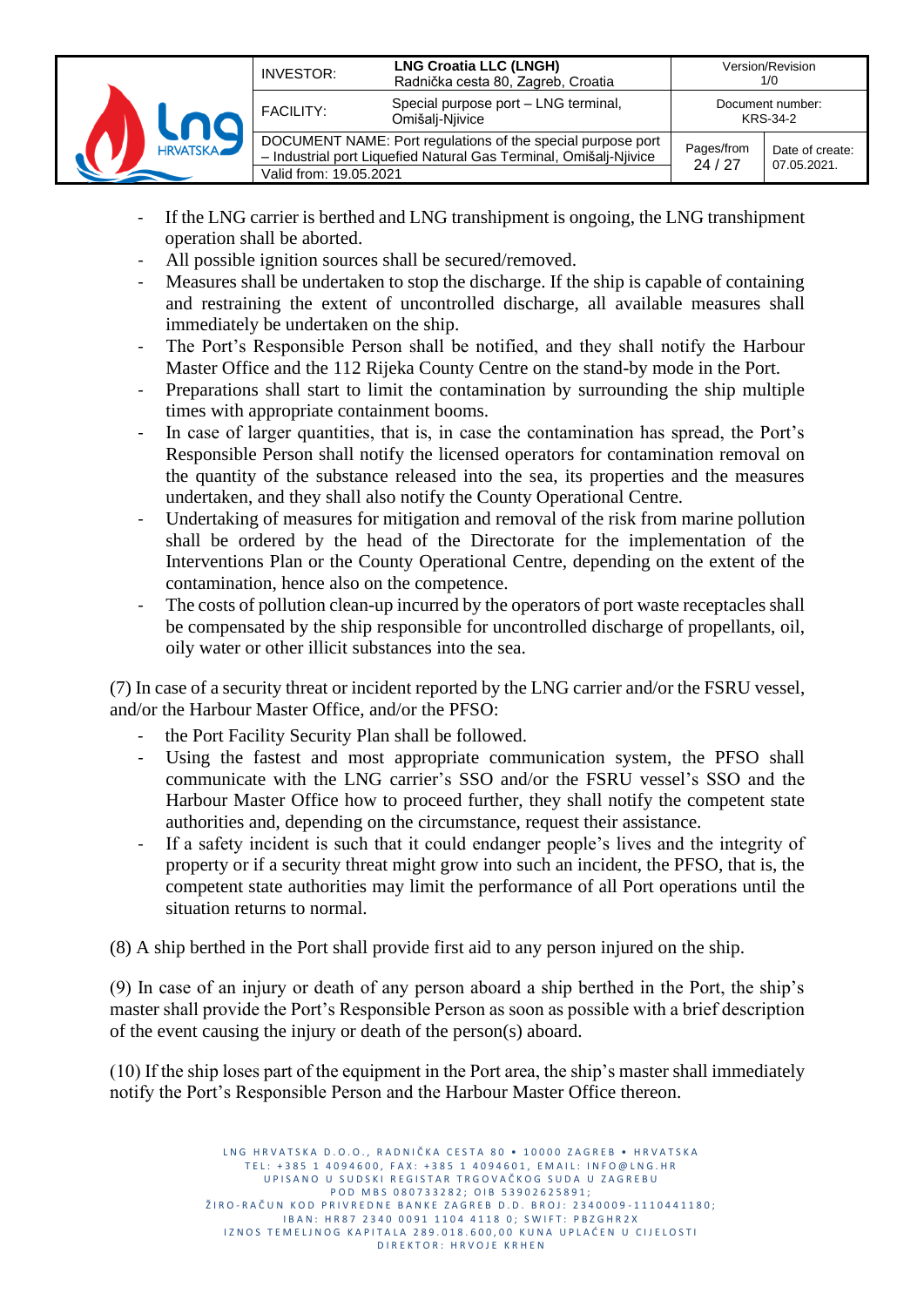| <b>HRVATSKA</b> | INVESTOR:              | <b>LNG Croatia LLC (LNGH)</b><br>Radnička cesta 80, Zagreb, Croatia                                                              |                     | Version/Revision<br>1/0        |
|-----------------|------------------------|----------------------------------------------------------------------------------------------------------------------------------|---------------------|--------------------------------|
|                 | <b>FACILITY:</b>       | Special purpose port - LNG terminal,<br>Omišalį-Njivice                                                                          |                     | Document number:<br>KRS-34-2   |
|                 | Valid from: 19.05.2021 | DOCUMENT NAME: Port regulations of the special purpose port<br>- Industrial port Liquefied Natural Gas Terminal, Omišalj-Njivice | Pages/from<br>25/27 | Date of create:<br>07.05.2021. |

## **XI. SHIP DEPARTURE**

## **Article 23**

(1) A ship's master or maritime agent shall carry out the announcement/reporting of the ship's departure from the Port on prescribed forms through the CIMIS system immediately after finding out the ETD planned ship departure, and not later than 1 hour prior to ETD.

(2) On announcing/reporting the ship's departure from the Port, the ship's master, that is, the maritime agent shall enter into CIMIS all the data and documents prescribed by the Regulations on the deeds, documents and data on maritime transport including all their subsequent amendments.

(3) On announcing/reporting the ship's departure, the ship's master, that is, maritime agent shall, among other, enter the data "next port ETA" indicating the estimated time of arrival into the next port.

(4) The ship's master, that is, maritime agent, shall deliver any subsequent change in the data from the submitted ship departure announcement immediately after finding out about the change, particularly any change to the ETD, "next port" and "next port ETA".

#### **Article 24**

(1) The LNG carrier maritime agent and the FSRU vessel's maritime agent shall contract pilotage services upon the ship's departure not later than 2 hours before the ship's planned departure from the Port. The pilot(s) shall be boarded onto the ship at least 15 minutes before the beginning of the manoeuvre of the ship's departure from the Port. During the first year of operation of the Port, the pilotage of the LNG carrier and the FSRU vessel shall be carried out by two pilots.

(2) The LNG carrier's maritime agent and the FSRU vessel's maritime agent shall contract pilotage services not later than 2 hours before the ship's planned departure from the Port. Towing may only be carried out by licensed legal entities the list of which is published by LNGH on its website.

(3) The FSRU vessel and LNG carrier shall, on each manoeuvre of departure from the Port, use tugboats:

- for ships with length above 160 m on each departure manoeuvre from the Port, use at least 2 tugboats with a towing force of not less than 500 kN (50 t bollard pull force) with ASD propulsion,
- for LNG carriers with length from 110 to 160 m, if they are not equipped with a bow side thruster, on each departure manoeuvre from the Port, use at least 2 tugboats with a towing force of not less than 500 kN (50 t bollard pull force) with ASD propulsion,

L N G HR V A T S K A D O . O . R A D N I Č K A C F S T A 80 · 10000 Z A G R F B · HR V A T S K A TEL: +385 1 4094600, FAX: +385 1 4094601, EMAIL: INFO@LNG.HR U P I SA NO U SUD SKI REGISTAR TRGOVAČKOG SUDA U ZAGREBU P O D M B S 0 8 0 7 3 3 2 8 2 ; O I B 5 3 9 0 2 6 2 5 8 9 1 ; ŽIRO-RAČUN KOD PRIVREDNE BANKE ZAGREB D.D. BROJ: 2340009-1110441180; I B A N : H R 8 7 2 3 4 0 0 0 9 1 1 1 0 4 4 1 1 8 0 ; S W I F T : P B Z G H R 2 X IZNOS TEMELJNOG KAPITALA 289.018.600,00 KUNA UPLAĆEN U CIJELOSTI D I R E K T O R : H R V O J E K R H E N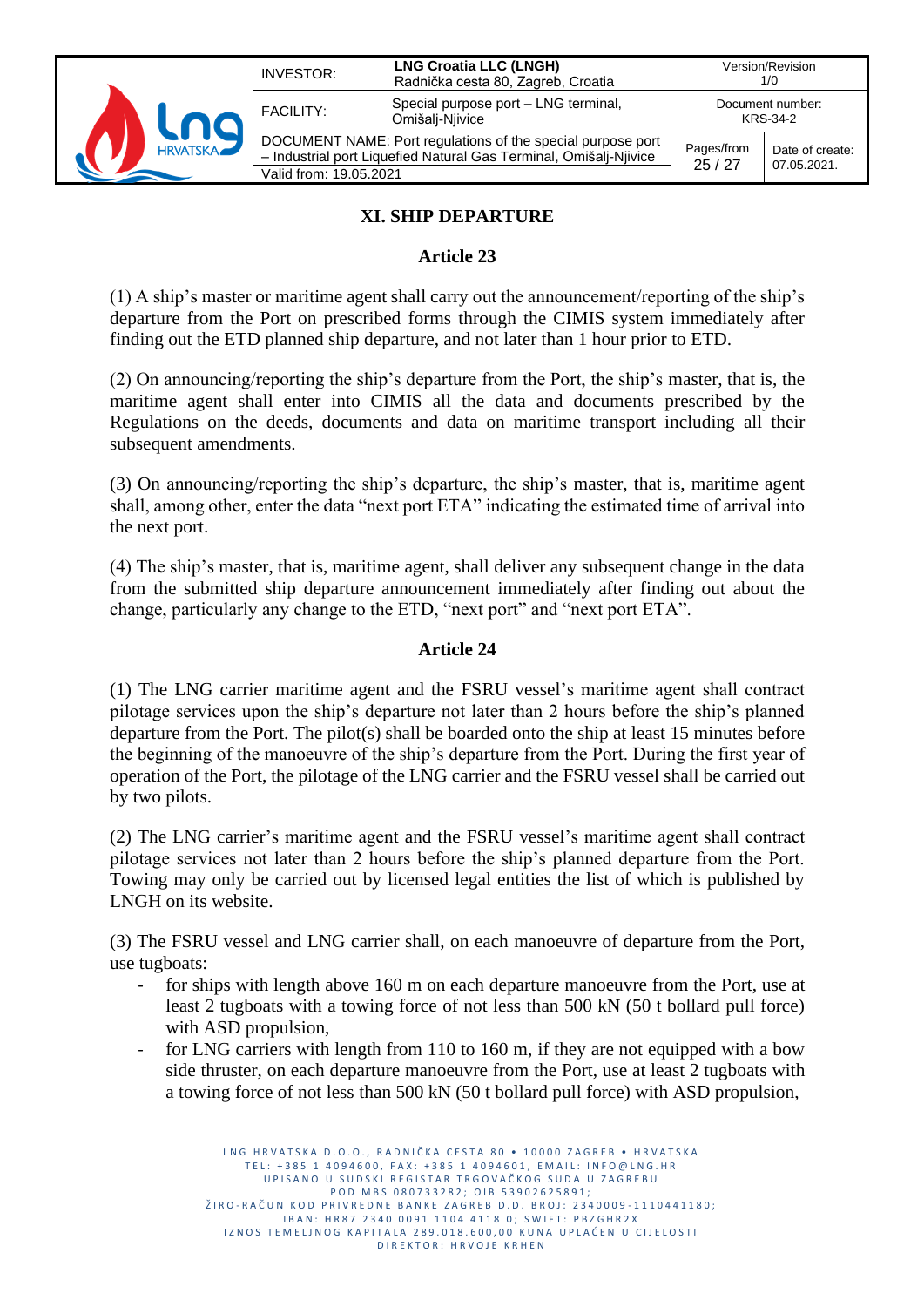| <b>HRVATSKA</b> | INVESTOR:              | <b>LNG Croatia LLC (LNGH)</b><br>Radnička cesta 80, Zagreb, Croatia                                                              |                              | Version/Revision<br>1/0        |
|-----------------|------------------------|----------------------------------------------------------------------------------------------------------------------------------|------------------------------|--------------------------------|
|                 | <b>FACILITY:</b>       | Special purpose port - LNG terminal,<br>Omišalį-Niivice                                                                          | Document number:<br>KRS-34-2 |                                |
|                 | Valid from: 19.05.2021 | DOCUMENT NAME: Port regulations of the special purpose port<br>- Industrial port Liquefied Natural Gas Terminal, Omišalj-Njivice | Pages/from<br>26/27          | Date of create:<br>07.05.2021. |

- for LNG carriers with length from  $110$  to  $160$  m, if they are equipped with a bow side thruster, on each departure manoeuvre from the Port, use at least 1 tugboat with a towing force of not less than 350 kN (35 t bollard pull force) with ASD propulsion,
- for LNG carriers with length from up to 110 m on each departure manoeuvre from the Port, use at least 1 tugboat with a towing force of not less than 350 kN (35 t bollard pull force) with ASD propulsion.

Towing of the FSRU vessel and the LNG carrier in the departure manoeuvre shall end 1 NM off the Port's berth.

(4) In accordance with the Maritime Study and the Opinion on the coordination of the navigation safety measures, the departure manoeuvre for LNG carrier and the FSRU vessel during the first six (6) months of the port's operation, shall only be carried out in the daylight, i.e. in the Sunrise to Sunset period.

#### **Article 25**

(1) Based on the announcement/reporting of the ship's departure from the Port carried out according to Article 23, after all the conditions have been met, the Harbour Master Office shall issue a "Ship Clearance" before the ship departs from the Port by printing it out from the CIMIS system, and by uploading it to CIMIS after it has been signed and certified - making the "Ship Clearance" delivered to the ship.

(2) 15 minutes before the estimated time of departure (ETD) from the Port, for the purpose of leaving the Port, the ship shall submit, through the VHF Ch 9 radio channel, by calling "OMIŠALJ LNG TRAFFIC", to the VTS service the Pre-departure Report containing:

- ship name and international radio call sign
- estimated time of departure from the Port (ETD)
- destination.

(3) When the ship submits the Pre-departure report, the VTS service shall grant or deny it approval to leave the Port.

(4) The ship ready to leave the Port shall call "OMIŠALJ LNG TRAFFIC" on the VHF Ch 9 radio channel and submit the Departure Report indicating:

- ship name and international radio call sign,
- statement of intention: "departure".

(5) After the ship has submitted the Departure Report, the Port's Responsible Person shall grant or deny the departure approval, all with the consent of the Harbour Master Office, and issue the Departure Approval. The approval shall be issued to the ship as soon as possible, not later than after pilot boarding.